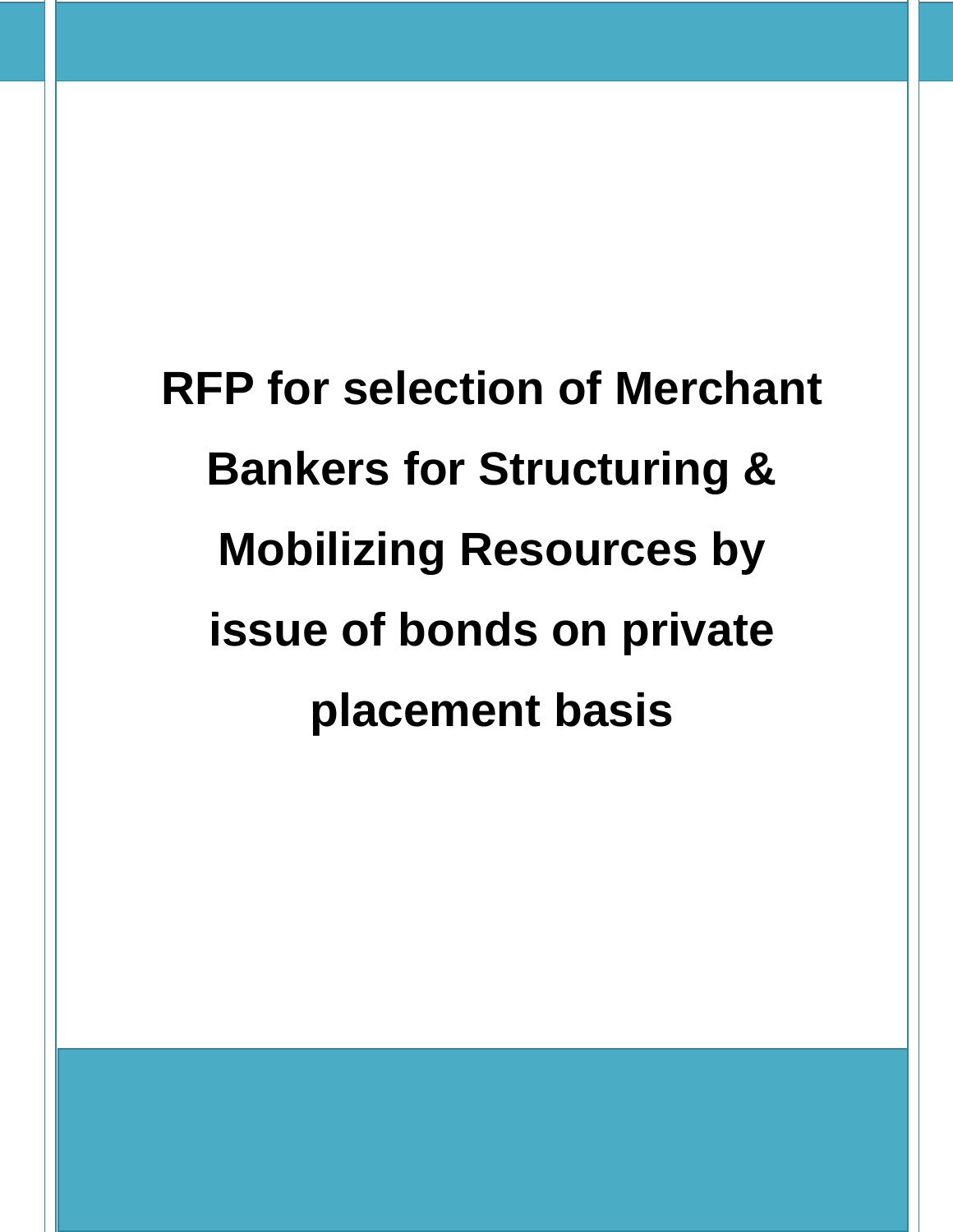| <b>Mode of Bid Submission</b>         | Online though eprocurement / etendering system at<br>http://eproc.rajasthan.gov.in, |
|---------------------------------------|-------------------------------------------------------------------------------------|
| Last Date & Time of Submission of Bid | 04.02.2016- 5.00 PM                                                                 |
| Date & Time of Opening of Bid         | 05.02.2016-3.00 PM                                                                  |

**Cost of Tender Document: Rs. 5000/- Only (Rupees Five Thousand Only)**

### **e-Tender Processing Fee: Rs. 1000/- (Rupees One Thousand Only)**

| Name of the Bidding Company/ Firm: |                                                  |                                 |  |
|------------------------------------|--------------------------------------------------|---------------------------------|--|
|                                    | <b>Contact Person(Authorized Bid Signatory):</b> |                                 |  |
| <b>Correspondence Address:</b>     |                                                  |                                 |  |
| <b>Mobile No.</b>                  |                                                  | <b>Telephone</b><br>& Fax Nos.: |  |
| <b>Website &amp; E-Mail:</b>       |                                                  |                                 |  |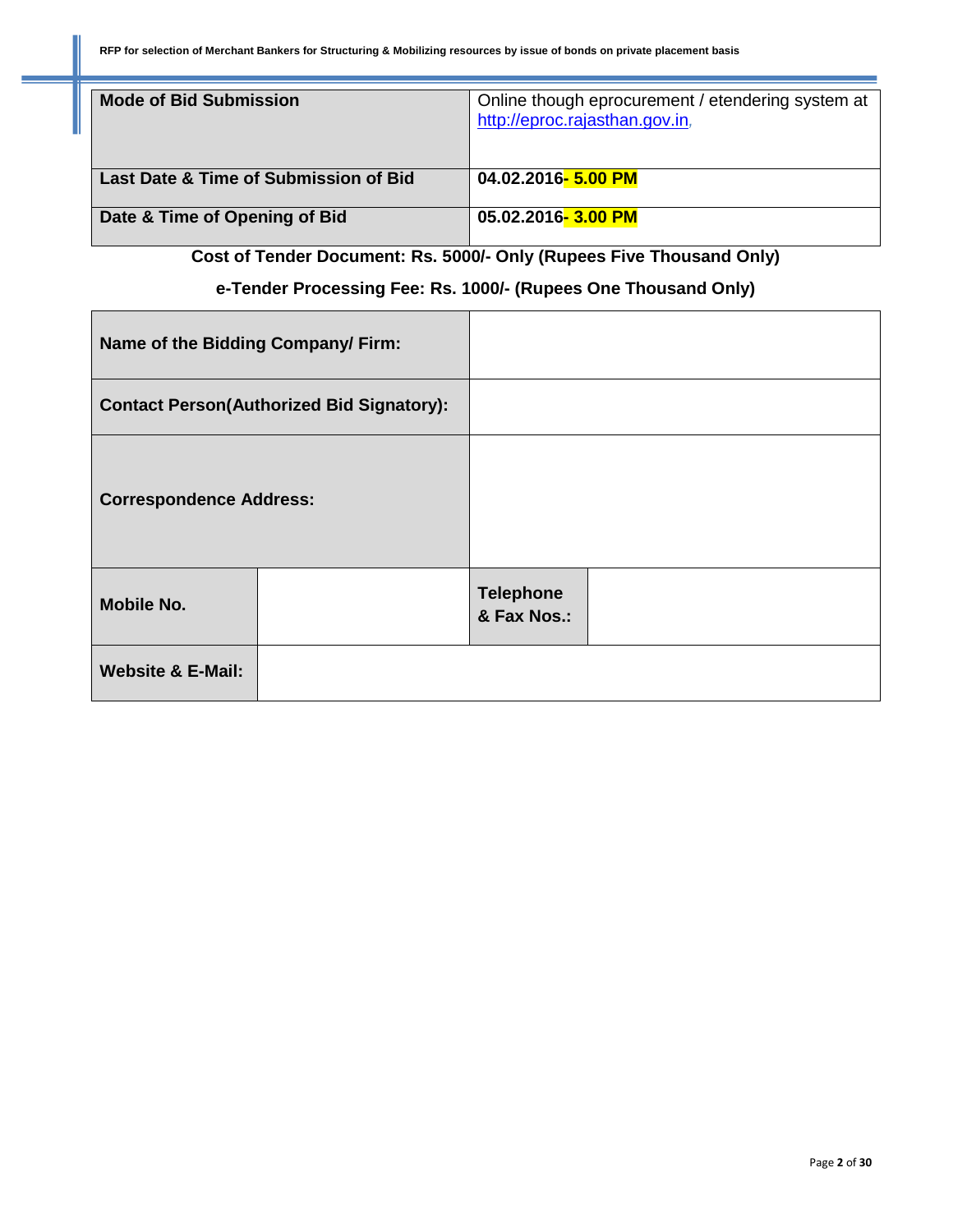# **ABBREVIATIONS & DEFINITIONS**

| Agreement                  | The Agreement to be signed between the successful Bidder and                    |
|----------------------------|---------------------------------------------------------------------------------|
|                            | respective Discom.                                                              |
| Authorized                 | Any person authorized by either of the parties.                                 |
| Representative             |                                                                                 |
| <b>Bidder/Tenderer</b>     | The company who will participate in the bidding process. The Bidder may         |
|                            | be the Principal Officer or the duly Authorized Representative of the           |
|                            | Bidder.                                                                         |
| <b>Corrupt Practice</b>    | The offering, giving, receiving or soliciting of anything of value or influence |
|                            | the action of an official in the process of Bidding or Contract execution.      |
| <b>Discoms</b>             | Jaipur Vidyut Vitran Nigam Limited (JVVNL), Ajmer Vidyut Vitran Nigam           |
|                            | Limited (AVVNL) and Jodhpur Vidyut Vitran Nigam Limited (JdVVNL)                |
| <b>Fraudulent Practice</b> | A misrepresentation of facts in order to influence a tendering process or       |
|                            | the execution of a Contract and includes collusive practice among Bidders       |
|                            | (prior to or after Bid submission) designed to establish Bid prices at          |
|                            | artificial non-competitive levels and to deprive Rajasthan Discoms of the       |
|                            | benefits of free and open competition.                                          |
| GoR                        | Government of Rajasthan                                                         |
| Law                        | Any Act, Notification, Bye Laws, Rules and Regulations, Directive,              |
|                            | Ordinance, Order or Instruction having the force of law enacted or issued       |
|                            | by the Central Government and/ or the Government of Rajasthan or                |
|                            | regulatory/ Statutory authority.                                                |
| Lol                        | Letter of Intent                                                                |
| <b>MIS</b>                 | <b>Management Information System</b>                                            |
| <b>NIT</b>                 | <b>Notice Inviting Tender</b>                                                   |
| <b>WO</b>                  | <b>Work Order</b>                                                               |
| <b>RFP</b>                 | <b>Request For Proposal</b>                                                     |
| Service provider/          | The bidder who will be finally selected and who gets into an agreement          |
| Successful bidder          | with the Discoms for completing the work mentioned in this bidding              |
|                            | document                                                                        |
| <b>Tendering Authority</b> | Jaipur Vidyut Vitran Nigam Limited (JVVNL)                                      |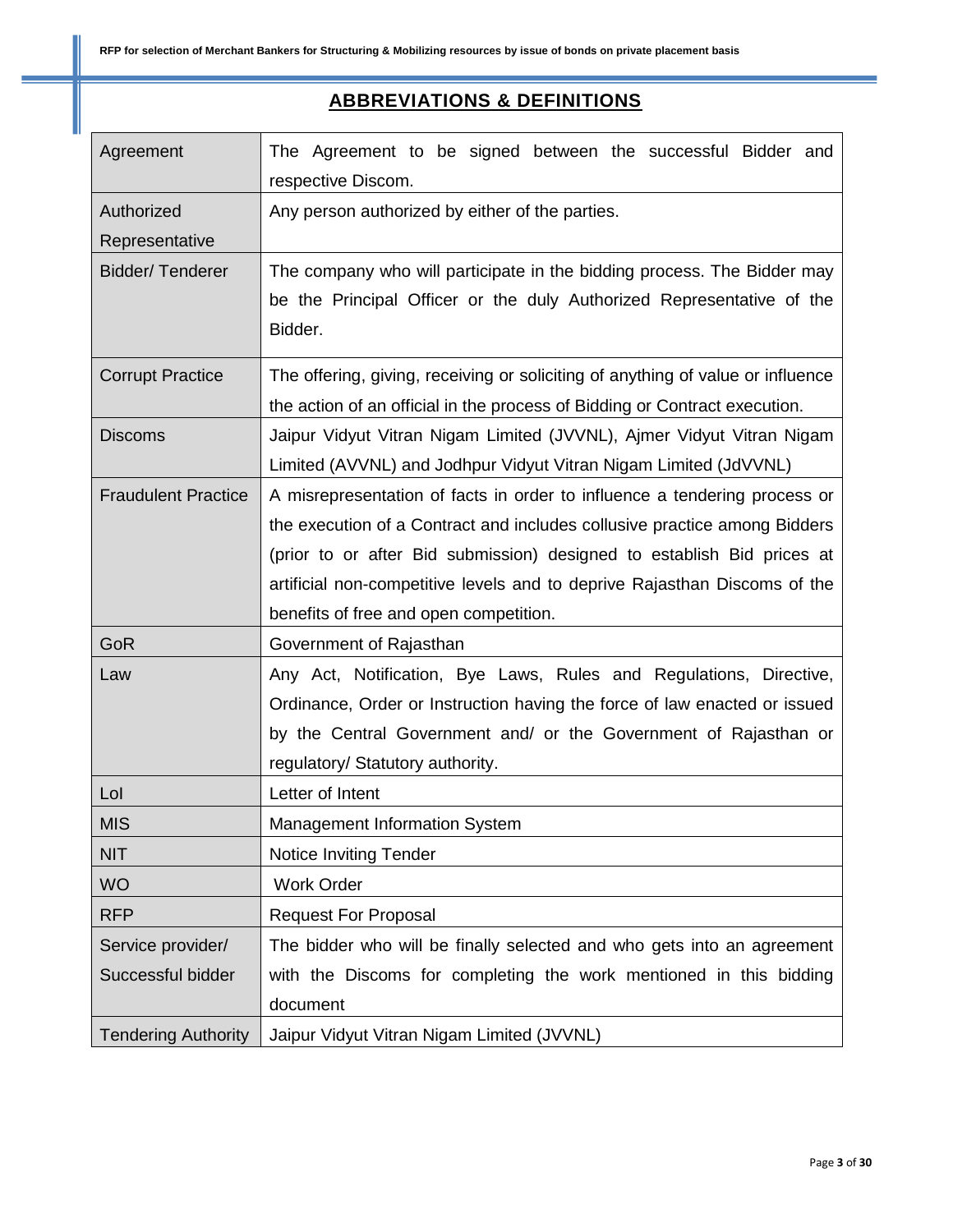# **1. INVITATION FOR BIDS (IFB) & NOTICE INVITING TENDER (NIT)**

- 1.1 Jaipur Vidyut Vitran Nigam Limited for and on behalf of itself and Ajmer Vidyut Vitran Nigam Limited, Jodhpur Vidyut Vitran Nigam Limited hereinafter referred to as "JVVNL", collectively referred to as "Rajasthan Discoms", invites competitive bids from the eligible bidders for selection of Merchant Bankers for Structuring & Mobilizing resources by issue of bonds on private placement basisas detailed in the "scope of work" of this RFP document.
- 1.2 The complete bidding document has been published on the website http://eproc.rajasthan.gov.in.for the purpose of downloading.
- 1.3 To participate in online bidding process, Bidders must procure a Digital Signature Certificate (Type III) as per Information Technology Act-2000 using which they can digitally sign their electronic bids. Bidders can procure the same from any CCA approved certifying agency, i.e. TCS, safecrypt, Ncode etc. Bidders who already have a valid Digital Signature Certificate (DSC) need not procure a new DSC.
- 1.4 A single-stage two envelope / cover selection procedure shall be adopted.
- 1.5 Bidder (authorized signatory) shall submit their offer on-line in Electronic formats both for technical and financial proposal. However, Demand Drafts (DD) for Tender Fees, e-tender Processing Fees and EMD should be submitted physically at the office of JVVNL as prescribed in NIT and scanned copy of same should also be uploaded along with the technical bid/ cover.
- 1.6 JVVNL will not be responsible for delay in online submission due to any reason. For this, bidders are requested to upload the complete bid well advance in time so as to avoid  $11<sup>th</sup>$  hour issues like slow speed; choking of web site due to heavy load or any other unforeseen problems.
- 1.7 Bidders are also advised to refer "Bidders Manual Kit" available at eProc website for further details about the e-tendering process.
- 1.8 No contractual obligation whatsoever shall arise from the RFP/ bidding process unless and until a formal contract is signed and executed between the Discom and the successful bidder.
- 1.9 JVVNL disclaims any factual/ or other errors in this document (the onus is purely on the individual bidders to verify such information) and the information provided herein are intended only to help the bidders to prepare a logical bid-proposal.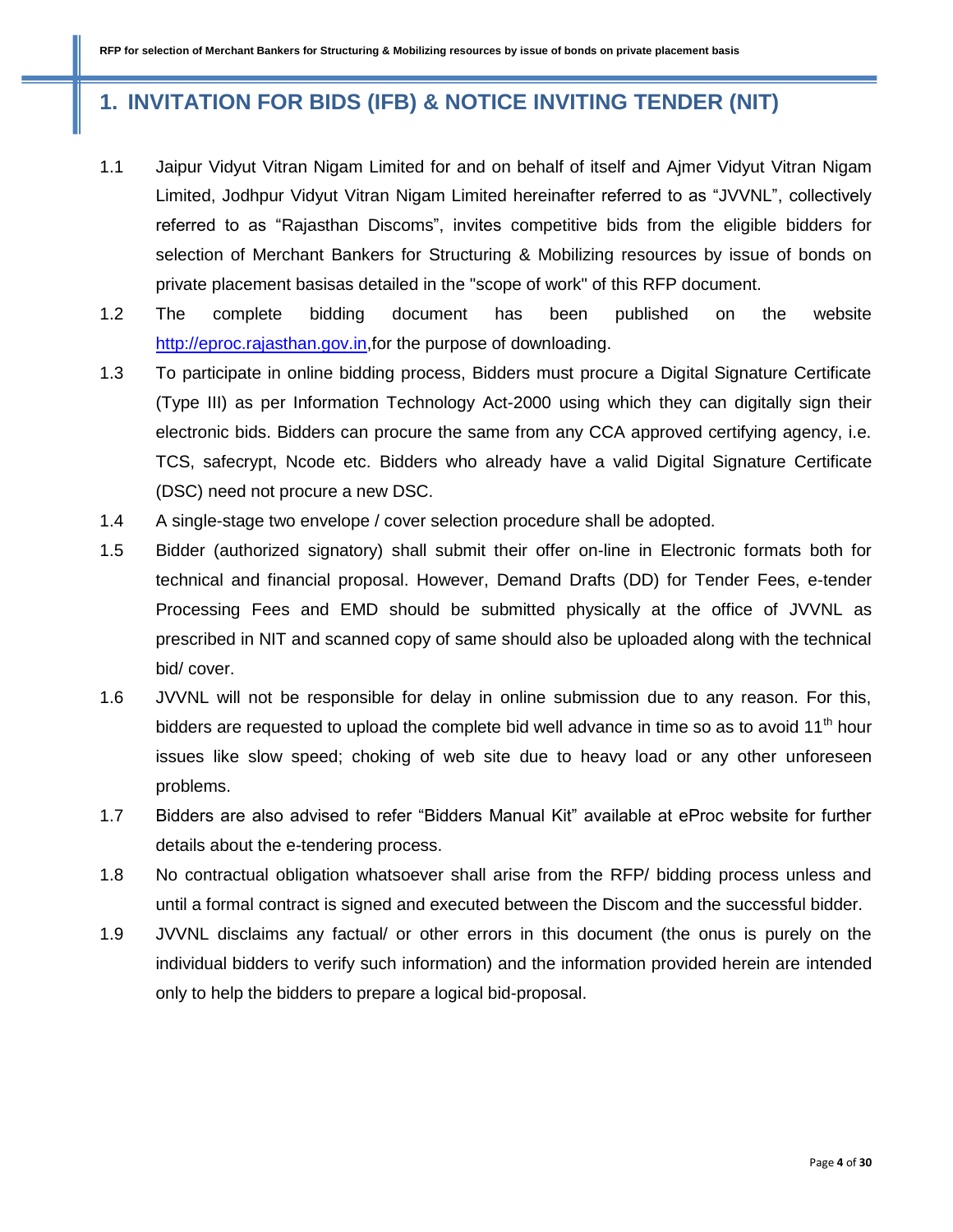#### **NOTICE INVITING TENDER**

#### No.:1 Dated: 18.01. 2015

Jaipur Vidyut Vitran Nigam Limited (JVVNL) for and on behalf of itself and Ajmer Vidyut Vitran Nigam Limited (AVVNL) and Jodhpur Vidyut Vitran Nigam Limited (JdVVNL) invites competitive bids from the eligible bidders for selection of Merchant Bankers for Structuring & Mobilizing resources by issue of bonds on private placement basis.

| Description of work                      | RFP for selection of Merchant Bankers for           |
|------------------------------------------|-----------------------------------------------------|
|                                          | Structuring & Mobilizing resources by issue of      |
|                                          | bonds as per scope of work on private placement     |
|                                          | basis with option to retain oversubscription.       |
| Issue of RFP document (Start / End date) | downloaded<br>be<br>from<br><b>Document</b><br>can  |
|                                          | http://eproc.rajasthan.gov.in,                      |
|                                          | <b>Start Date: 18.01.2016</b>                       |
|                                          | End Date: 04.02.2016 (up to 5:00 PM only)           |
| Last date and time of submission of bid  | 04.02.2016 Up to 5.00 PM                            |
| Due date of opening                      | Part - I Technical bid: - 05.02.2016 at 3.00 PM     |
|                                          | Part - Il Price bid of the technically qualified    |
|                                          | bidders on a date and time to be intimated after    |
|                                          | the technical bid evaluation.                       |
| Place of opening                         | Office of The Director Finance, Jaipur Vidyut       |
|                                          | Vitran Nigam Limited, Vidyut Bhawan, Janpath,       |
|                                          | Jyoti Nagar, Jaipur - 302005                        |
| Bid to be addressed to                   | The Director Finance, Jaipur Vidyut Vitran Nigam    |
|                                          | Limited, Vidyut Bhawan, Janpath, Jyoti Nagar,       |
|                                          | Jaipur - 302005                                     |
| Telephone No.                            | 0141-2740451                                        |
| Fax No.                                  | 0141-2747038                                        |
| Web-site                                 | http://eproc.rajasthan.gov.in, www.jaipurdiscom.com |
| Email address                            | dirfinance@jvvnl.in, www.caowmfm@jvvnl.in           |
| Earnest Money Deposit (EMD)              | Rs. 10,00,000/- (Rupees Ten Lakh Only)              |
| Cost of tender document (Non-refundable) | Rs. 5,000/- (Rupees Five Thousand Only)             |
| Processing Fee (Non-refundable)          | Rs. 1000/- (Rupees One Thousand only) by the        |
|                                          | cross Demand Draft in favour of "Managing           |
|                                          | Director, RISL" payable at Jaipur.                  |
| <b>Bid validity</b>                      | 60 days from the date of opening of technical bid.  |

In case any bidder fails to submit the original Demand Draft / Banker Cheque of tender fee, EMD and processing fee before opening of technical bid, the technical bid of the bidder shall not be opened. The Banker's Cheque/ Demand Draft should be drawn in favour of "Accounts Officer (Cash)", JVVNL payable at "Jaipur" from any Scheduled/Commercial Bank.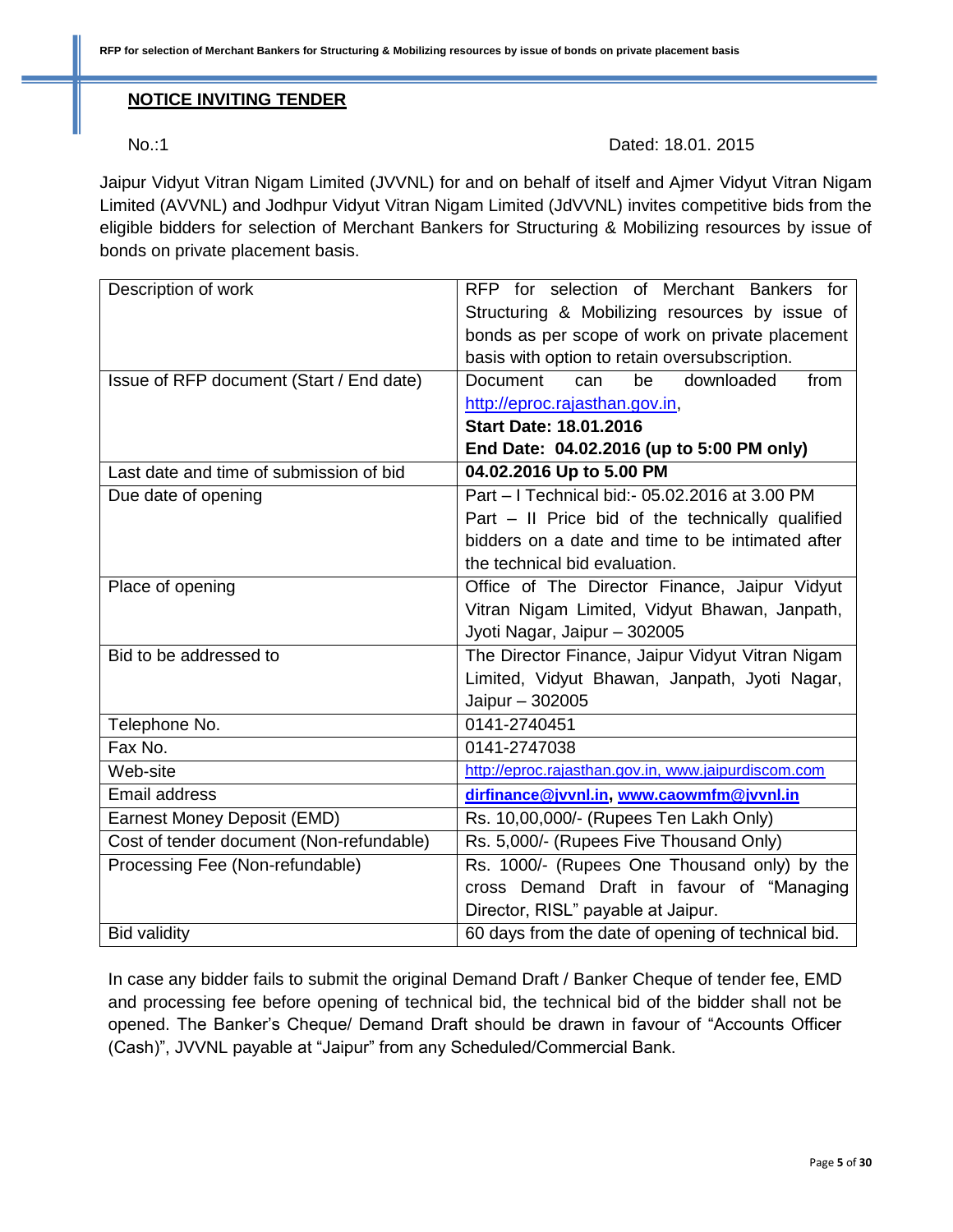# **2. Bond Issue and its Objectives**

The Ministry of Power, Government of India has notified on 20.11.2015 UDAY (Ujwal Discom Assurance Yojana) scheme for Operational and the Financial Turnaround of Power Distribution companies (DISCOMs) with an objective to improve the operational and financial efficiency of the State Discoms. As per the scheme State shall take over  $75%$  of Discom debt as on  $30<sup>th</sup>$  September, 2015 over two years – 50% of Discom debt shall be taken over in 2015-16 and 25% in 2016-17. Against remaining 25% debt, which works out to Rs. 20,000/- crores to be remained with Discom, it is proposed to issue bonds on private placement basis for retiring the high cost debt. Accordingly, Jaipur Vidyut Vitran Nigam Limited (JVVNL) for and on behalf of itself, Ajmer Vidyut Vitran Nigam Limited (AVVNL) and Jodhpur Vidyut Vitran Nigam Limited (JdVVNL) invites sealed bids through "Two-part Open Tender" system for selection of Merchant Bankers for structuring and mobilizing funds by issue of bonds on private placement basis with minimum commitment of Rs. 6000 crores ( total for all Discoms) with option to retain over subscription. The minimum committed amount in respect of each Discom shall be in proportion to their remaining (25%) debt.

# **3. BACKGROUND**

Consequent upon unbundling of erstwhile Rajasthan State Electricity Board (RSEB) pursuant to Rajasthan Power Sector Reforms Transfer Scheme 2000 notified on 19th July, 2000 five state sector power companies i.e. Rajasthan Vidyut Utpadan Nigam Limited (Generation), Rajasthan Vidyut Prasaran Nigam Limited (Transmission) and three distribution companies (Discoms) Namely Jaipur Vidyut Vitran Nigam Limited (JVVNL), Ajmer Vidyut Vitran Nigam Limited (AVVNL) and Jodhpur Vidyut Vitran Nigam Limited (JdVVNL) came into existence. The three distribution companies are engaged in the business of supply of electricity in their designated area of supply within the state.

# **4. Eligibility Criteria**

- 1. The merchant bankers shall hold valid SEBI Registration certificate as 'Category-I' merchant banker for minimum 5 financial years and the registration shall be valid during the bond mobilization period – Copy of the Certificate of Registration issued by SEBI to be enclosed. Mere submission for renewal acknowledgment from SEBI will not be considered as fulfillment of eligibility criteria.
- 2. The merchant banker should be in Top 10 ranking of 'All Category' league table of Prime Database consistently in each of the last three financial years. Prime Ranking 'All Category' means League Table with further following specification: Deal Type : Distributed, Structured, On Tap & Mobilization, Issue Amount Credit To arrangers: Full Basis, Other Conditions : a) Excluding Capital Gain Bonds, Infrastructure Bonds, Tax Free Bonds, b) By Issue Amount, c) Issue Amount in Indian Rupees) self certified copy of prime database is to be enclosed as documentary proof.
- 3. The merchant banker should be in Top 10 ranking of combined league table of 'SLU +SFC of Prime Database consistently in each of the last three financial year. Deal Type : Distributed, Structured, On Tap & Mobilization, Issue Amount Credit To arrangers: Full Basis, Other Conditions : a) Excluding Capital Gain Bonds, Infrastructure Bonds, Tax Free Bonds, b) By Issue Amount, c) Issue Amount in Indian Rupees) self-certified copy of prime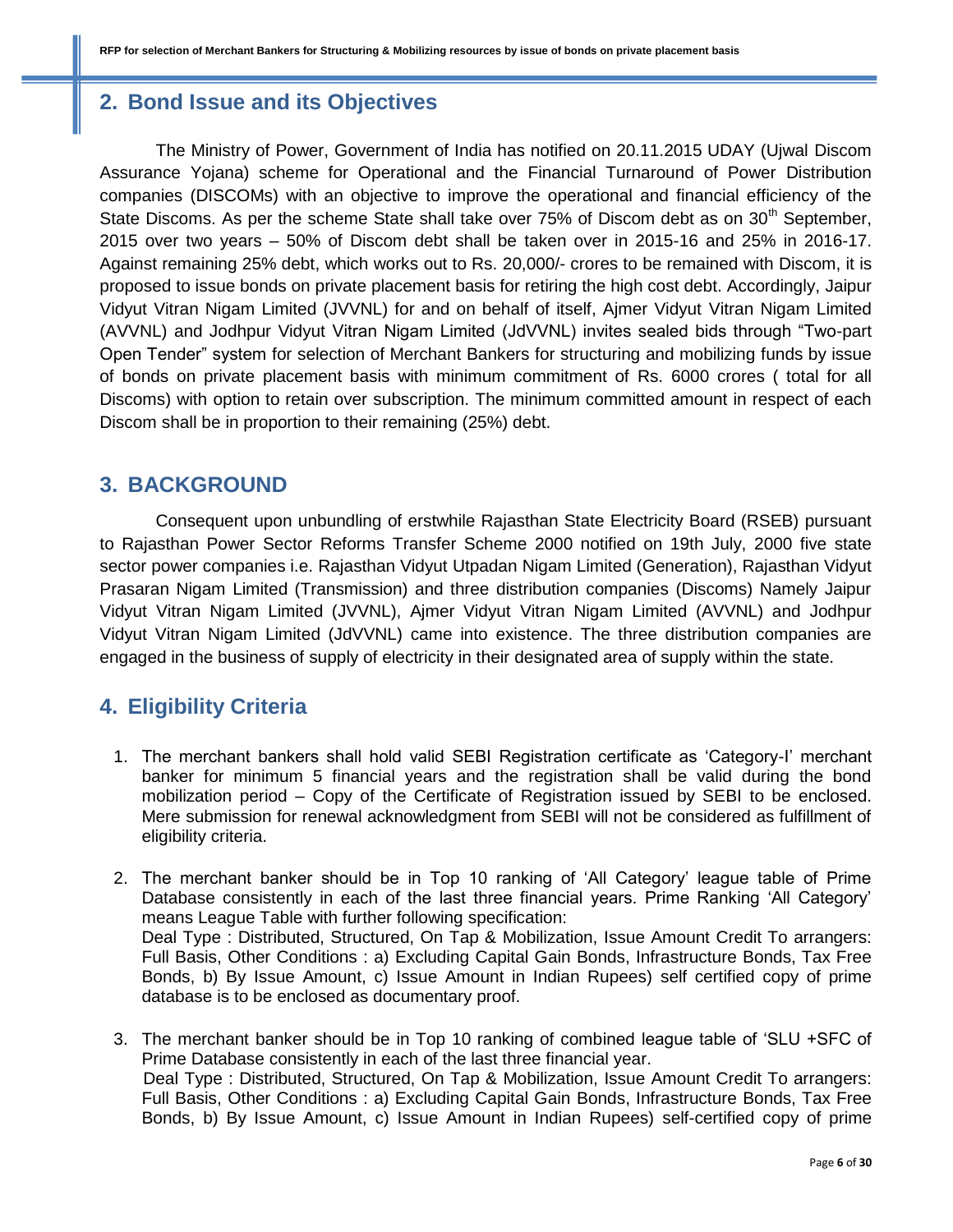database is to be enclosed as documentary proof.

- 4. The merchant bankers should have participated for Rs.5,000 crore in the last three financial years (2012-13, 2013-14 and 2014-15) taken together, in the bond issues of State level undertakings including State Financial Corporations. Documentary Proof of Rs.5,000 crore is to be enclosed. Documentary proof means a certificate/mandate letter/completion certificate from the issuer organization.
- 5. The merchant bankers shall give an undertaking to structure & mobilize minimum committed amount within 6 month from date of issue of work order.
- 6. The merchant banker should have not defaulted and blacklisted on their commitments on private placement of NCD issues in the past with any Central/State Government organization/s. An undertaking on bidder's letterhead shall be required.
- 7. The joint Venture/ consortium bidding is not allowed. If more than one option or a conditional bid is given by the merchant banker, their offer will be rejected.
- 8. If any offer is received from the merchant bankers for an amount less than the bond issue size prescribed in the tender specification, the same will be rejected.
- Note: The evidences required for satisfying eligibility criteria shall be furnished along with the offer. Otherwise, offers will be summarily rejected. The eligibility criteria evidences submitted after the due date & time of submission of tender shall not be accepted.

## **5. Scope of Work**

- I) The Arranger has to design the structure of the issue for 25% of residual debt of Rs. 20000 crores to be remained with Discoms under UDAY scheme and mobilize funds by way of private placement of bonds with minimum committed amount in respect of each Discom, with option to retain over subscription. The structure of the bond issue shall be approved by the Rajasthan DISCOMS.
- II) The Arranger has to assist the Issuer in all legal and statutory areas, to design and provide assistance in preparing the offer documents and to assist in the preparation of 'Disclosure Document'.
- III) The Issuer agrees to make any additional disclosures which are required to be made in Disclosure Document in the interest of the investors in regard to any matter relevant to the issue. The compliance of such requirements shall be binding on the Arranger.
- IV) The Arranger shall assist the Issuer to obtain all consents, sanctions, clearances, approvals, permissions, licenses, etc. in connection with the Issue.
- V) Arranger's service include finalization of Disclosure Document, arranging credit rating placement/ marketing of issue, banking of the application money, formalities with SEBI, stock exchange and other functions vested with the merchant bankers and to assist and co-ordinate with the Issuer in connection with listing formalities.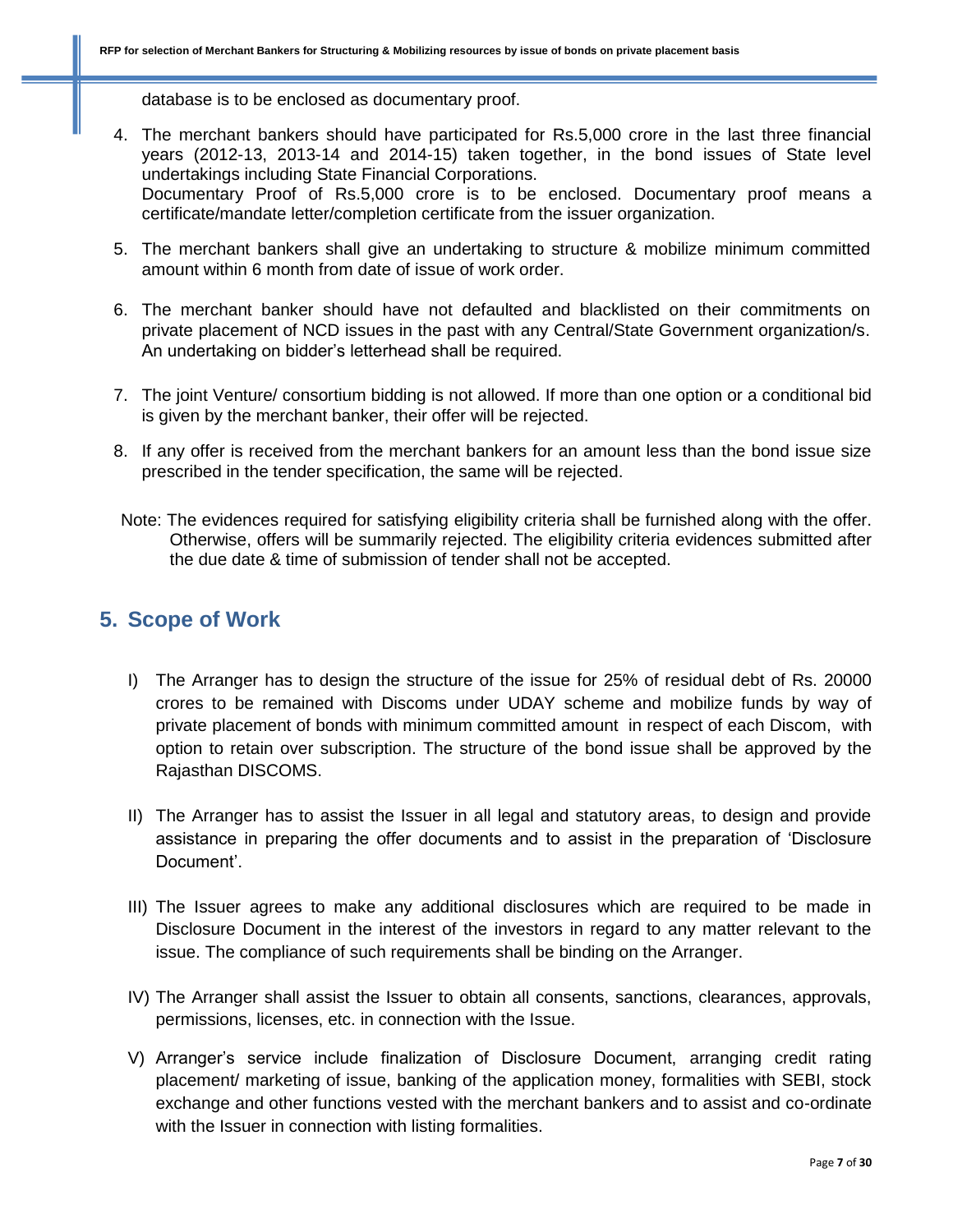# **6. Bidding Process**

# **6.1. Sale of Tender/ Bidding Document**

The sale of bidding document shall commence with the issue of NIT and shall be stopped as per the details specified in NIT. The complete bidding document is also placed on the websites as specified in the NIT. The prospective bidders are permitted to download the bidding document from the specified websites but must pay the cost of tender/ processing fee while submitting the e-bid to the department.

# **6.2. Modification /Clarification of Bidding Document**

- I. At any time prior to the deadline for submission of the Bids, JVVNL may amend the Bidding document by issuing Corrigendum/ Addenda.
- II. Any Corrigendum/ Addendum issued shall be a part of the Bidding document and shall be communicated in writing to all, who have purchased the Bidding document.
- III. To give prospective Bidders reasonable time in which to take a Corrigendum/ Addendum into account in preparing their Bids, JVVNL may, at its discretion, extend the deadline for the submission of the Bids.
- IV. Any change in date of submission and opening of bids would be published in appropriate manner including the website mentioned in the NIT.
- V. JVVNL reserves the right not to respond to any/ all queries raised or clarifications sought if, in their opinion and at their sole discretion, they consider that it would be inappropriate to do so or do not find any merit in it.

## **6.3. Submission and Opening of Bids**

#### **6.3.1. Documents comprising the Bid**

- a) A Single stage-Two envelope/ cover system shall be followed for the submission of bid:
	- oTechnical bid oPrice bid
- b) The technical bid shall consist of the following documents: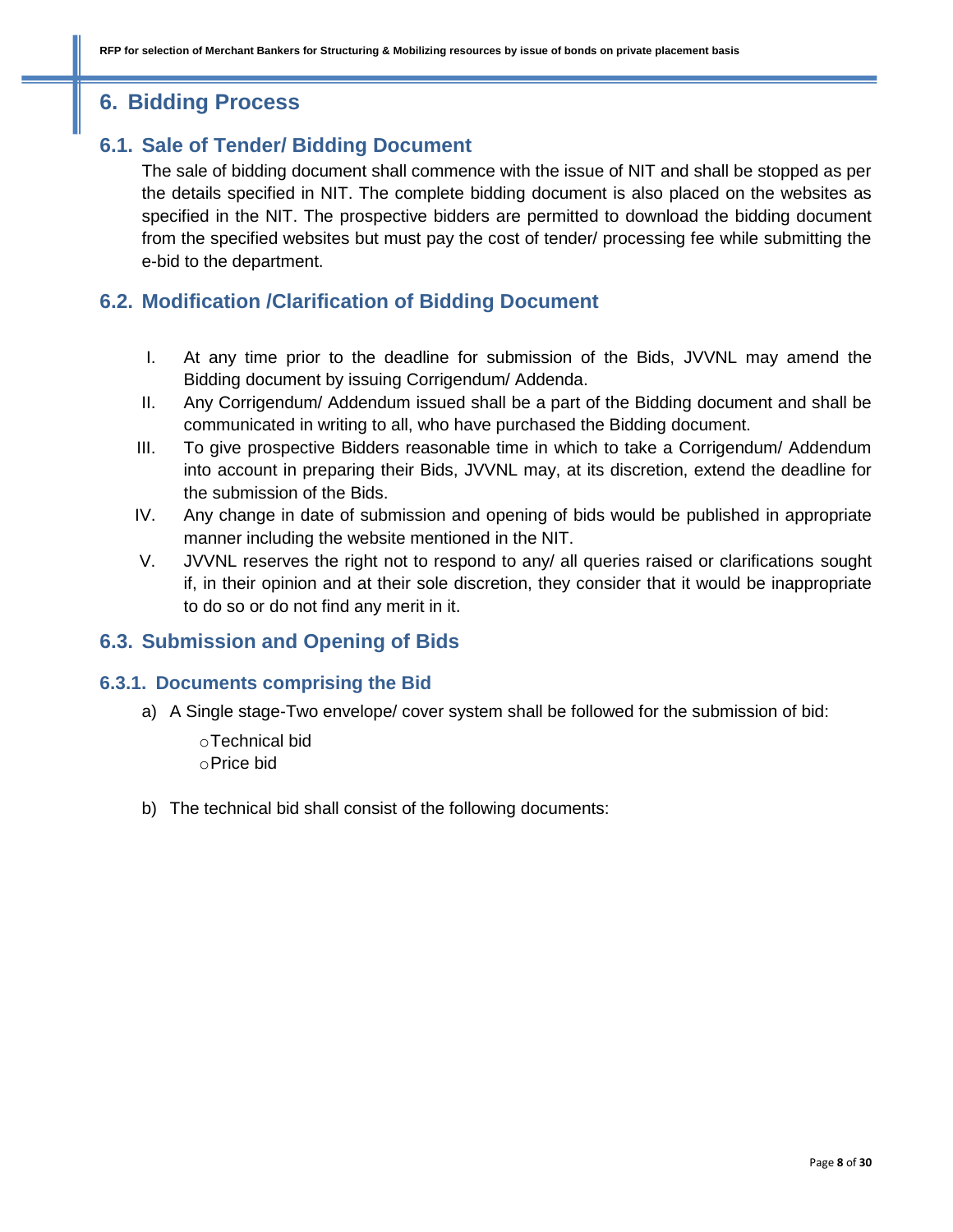**RFP for selection of Merchant Bankers for Structuring & Mobilizing resources by issue of bonds on private placement basis**

| S. No.             | <b>Document Type</b>                                                                                | <b>Document Format</b>                                                                                                                                  |
|--------------------|-----------------------------------------------------------------------------------------------------|---------------------------------------------------------------------------------------------------------------------------------------------------------|
| <b>Fee Details</b> |                                                                                                     |                                                                                                                                                         |
| 1.                 | <b>Tender Fee</b>                                                                                   | Scanned copy of the receipt                                                                                                                             |
| 2.                 | <b>Tender Processing Fee</b>                                                                        | Scanned copy of the receipt                                                                                                                             |
| 3.                 | <b>EMD</b>                                                                                          | Scanned copy of the receipt                                                                                                                             |
|                    | <b>Pre-Qualification Documents</b>                                                                  |                                                                                                                                                         |
| 4.                 | <b>Eligibility Criteria References</b>                                                              | As per format given in Annexure II                                                                                                                      |
| 5.                 | <b>Bidder's Authorization Certificate</b>                                                           | As per format given in Annexure III                                                                                                                     |
| 6.                 | Self-declaration - No default and blacklisting                                                      | As per format given in Annexure IV                                                                                                                      |
| 7 <sub>1</sub>     | All the documents mentioned in the "Eligibility"<br>Criteria" in support of the eligibility         | Requisite supporting documents meeting<br>eligibility criteria as specified in Clause4                                                                  |
|                    | <b>Technical Bid Documents</b>                                                                      |                                                                                                                                                         |
| 8.                 | <b>Technical Proposal Submission form</b>                                                           | On Bidder's original Letter Head and as per<br>format provided in Annexure I-A and duly<br>signed by authorized signatory as per<br><b>Annexure III</b> |
| 9.                 | <b>Bidder's organization Profile</b>                                                                | Brief organization profile of the Bidder                                                                                                                |
| 10.                | Firm's references to showcase relevant<br>experience along with necessary proofs and<br>credentials | As per Annexure I-B                                                                                                                                     |

- c) The technical bid shall consist of the covering letter in Format V-A and financial bid in the format V- B.
- d) The bidder would ensure that all the required documents, as mentioned in this bidding document, are submitted along with the bid and in the prescribed format only. Nonsubmission of the required documents or submission of the documents in a different format/ contents may lead to the rejections of the bid proposal submitted by the bidder.

### **6.3.2. Earnest Money Deposit (EMD)**

- I. Every bidder, if not exempted, must furnish the EMD as specified in the NIT.
- II. Government of Rajasthan and Union Government undertakings, corporations, companies; autonomous bodies managed or controlled by Government are not required to submit the EMD. Receipt of EMD or Certificate that the bidder is a Government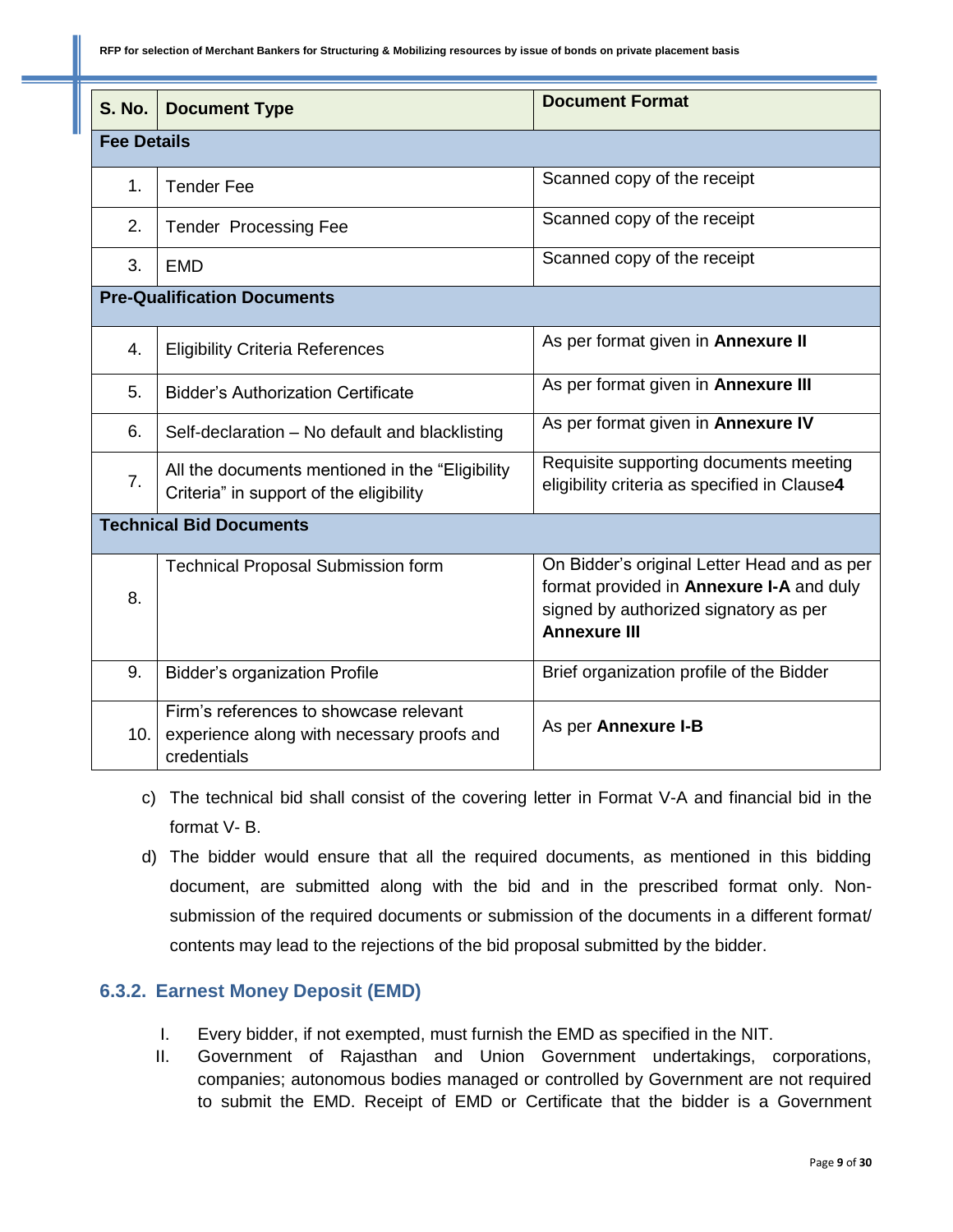undertaking/ Corporation/ Company/ autonomous body as mentioned above shall necessarily accompany the sealed bid without which the bid shall be rejected forthwith.

- III. EMD for the amount of Rs.10,00,000/ (Rupees Ten lakh only) shall be deposited in the form specified in the NIT.
- IV. EMD of a bidder lying with any Discom in respect of other bids awaiting decision, if any, will not be adjusted towards EMD for the fresh bids. The EMD originally deposited may, however, be taken into consideration in case bids are re-invited.
- V. Form of EMD: The EMD may be deposited in the form of a banker's cheque/ demand draft.
- VI. Refund of EMD: The EMD of unsuccessful bidders shall be refunded soon after final acceptance of bid and signing of Agreement and submission of Performance Security. In case of successful bidder, the EMD may be adjusted in arriving at the amount of the Performance Security Deposit.
- VII. Forfeiture of EMD: The EMD taken from the bidder shall be forfeited in the following cases:
	- a) When the bidder withdraws or modifies his bid proposal after opening of bids.
	- b) When the bidder does not execute the agreement after placement of work order within the specified time.
	- c) When the bidder does not deposit the performance security within specified period after the work order is placed.
- VIII. No interest will be paid on the EMD.

#### **6.3.3. Cost of Bidding**

The Bidder shall bear all costs associated with the preparation and submission of its Bid and JVVNL shall not be responsible or liable for those costs, regardless of the conduct or outcome of the bidding process.

#### **6.3.4. Language of Bids**

The Bid prepared & submitted by the Bidder and all subsequent correspondence and documents related to the bid and as submitted by the bidder, shall be written only in English language. Also, any printed literature furnished by the Bidder written in other language (other than English/ Hindi) must be accompanied by an English/ Hindi translation in which case, for purposes of interpretation of the bid, the appropriate translation by the JVVNL shall govern.

#### **6.3.5. Alternative Bids**

Alternative bids shall not be considered at all.

#### **6.3.6. Bid Prices**

- I. All the prices would be quoted only in Indian Rupees (INR) currency.
- II. Prices/ Rates shall be written both in words and figures. There would not be errors and/ or over-writings. Corrections/ alterations, if any, would be made clearly and initialed with date.

#### **6.3.7. Period of Validity of bids**

I. Bids shall remain valid for 60 days from the date of bid opening as prescribed by JVVNL. A Bid valid for a shorter period shall be rejected and treated as nonresponsive.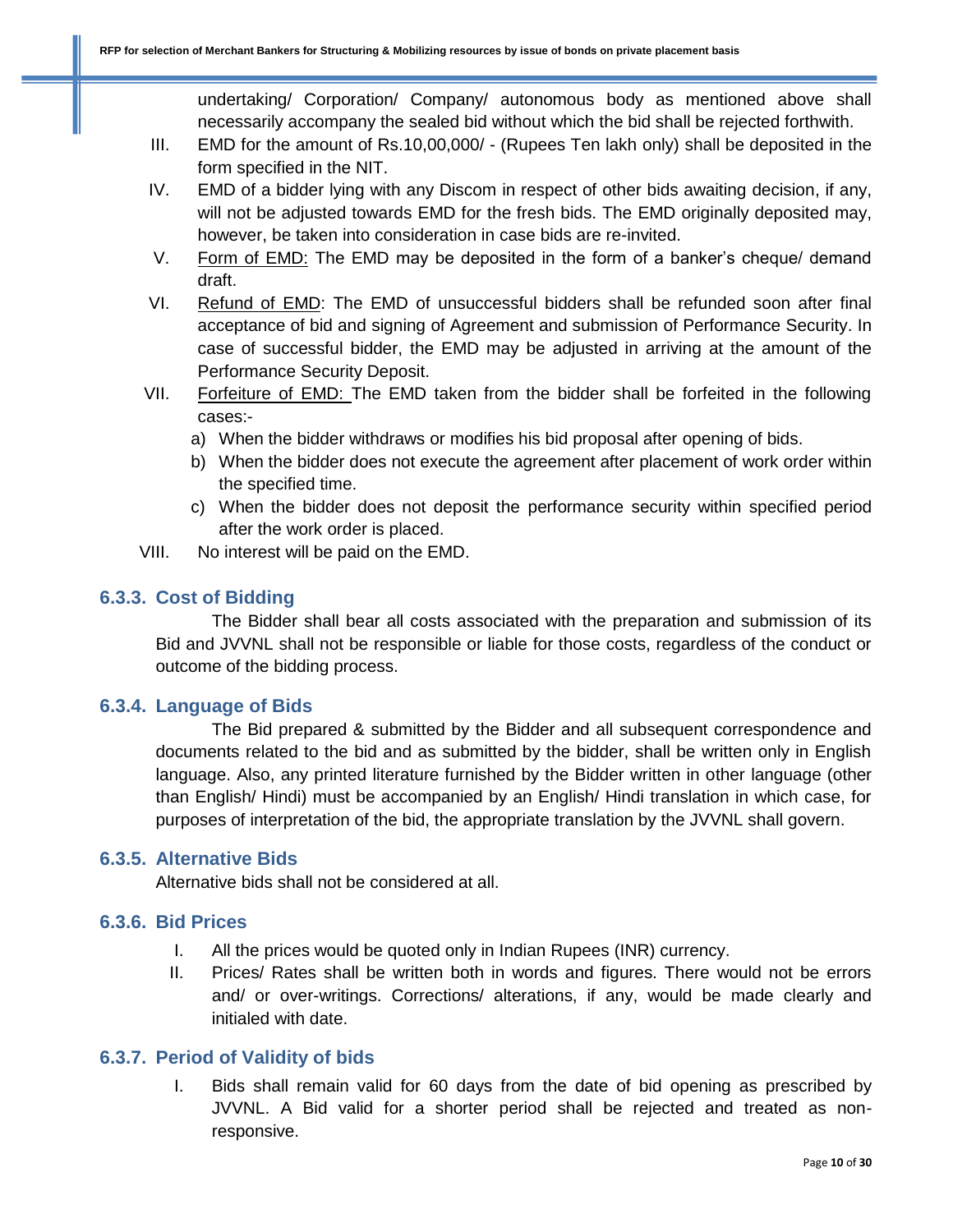II. In exceptional circumstances, JVVNL may solicit the Bidder's consent to an extension of the period of validity. The request and the responses thereto shall be made in writing.

#### **6.3.8. Format and Signing of Bid**

- I. The bid forms/templates/annexure etc., wherever applicable, shall be typed or written in indelible ink and shall be signed (all the pages) by a person duly authorized to sign, in token of acceptance of all the terms and conditions of the bidding document. This authorization shall consist of a written confirmation as specified in the bidding document and shall be attached to the bid.
- II. Any amendments such as interlineations, erasures, or overwriting shall be valid only if they are signed or initialed by the authorized person signing the bid.
- III. The bid, duly signed (digitally) by Authorized Signatory, should be uploaded on the eproc portal in respective file/ format.
- IV. Bidders must submit their bids online at eproc portal. Bids received by other means shall not be accepted.
- V. If bids are not submitted as per the details mentioned in this bidding document and eproc website, JVVNL shall reject the bid.

#### **6.3.9. Deadline for the submission of Bids**

- I. Bids must be submitted on the website http://eproc.rajasthan.gov.in no later than the date and time indicated in the NIT.
- II. Normally, the date of submission and opening of bids would not be extended. However, in exceptional circumstances the date may be extended and due publicity to such change in date of opening of bids would be given. In such cases, it would be ensured that after issue of corrigendum, reasonable time is available to the bidders to prepare and submit their bids. Any change in date of submission and opening of bids would also be placed on the respective website immediately.

#### **6.3.10. Bid Opening**

- I. All the bids received up to the specified time and date in response to all the bid inquiries shall be opened at the specified place, date and time in the presence of bidders or their authorized representatives who may choose to be present. Alternatively, the bidders may also view the bid opening status/ process online at eproc website.
- II. The bidder's representatives who are present shall be required to sign the attendance sheet.
- III. The price bid shall be kept unopened and shall be opened later on the date and time intimated to the bidders who qualify in the evaluation of technical bids.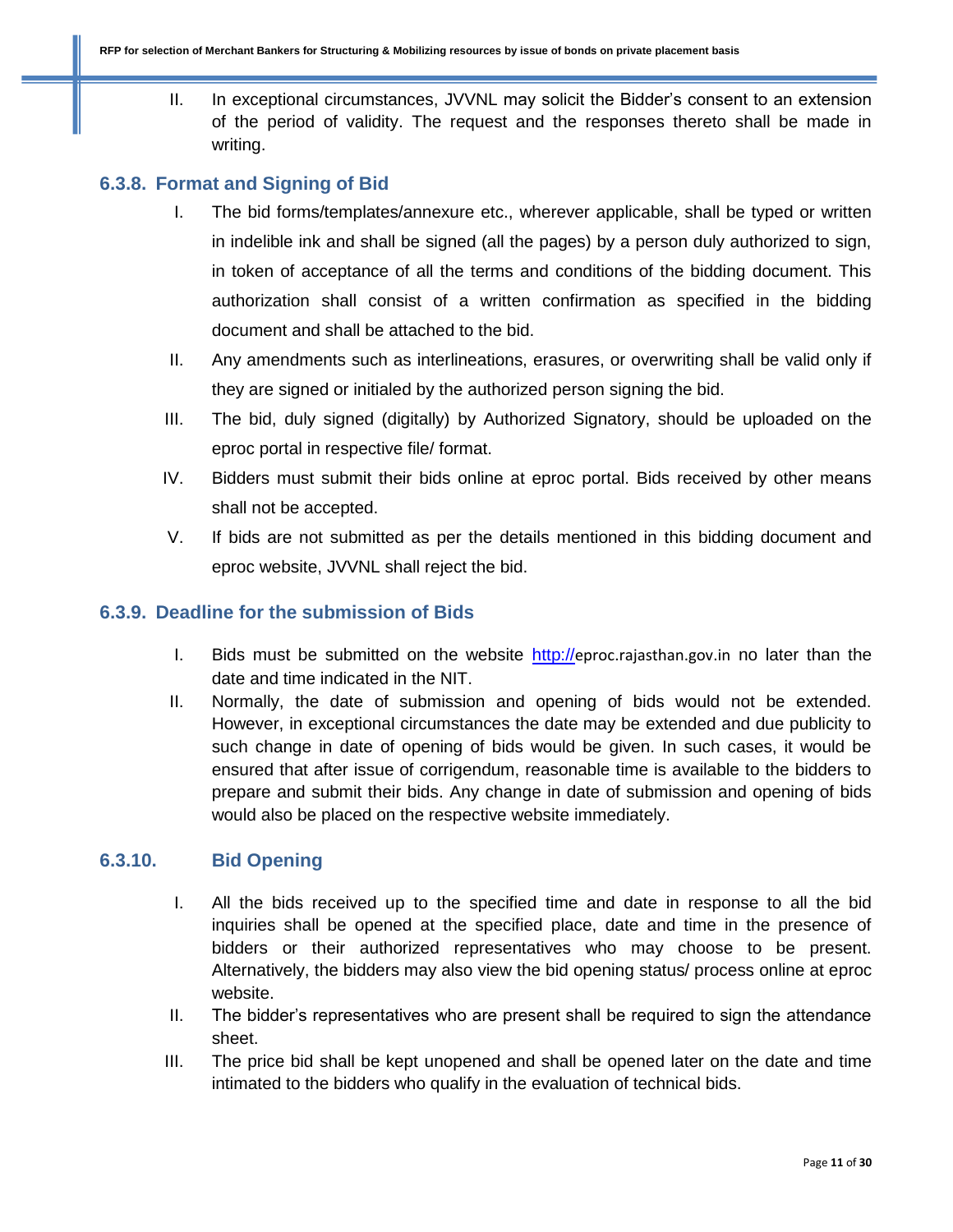## **6.4. Evaluation and Comparison of Bids**

#### **6.4.1. Evaluation Method**

- I. The firms which completely meet the eligibility criteria shall be considered to be technically qualified.
- II. After evaluating the Technical Bids, the date, time and place for opening of the price bids shall be notified to the technically qualified bidders,.
- III. After opening of the price bids,the bidder with lowest financial quote shall be ranked first and would be considered for selection.

#### **6.4.2. Disqualification**

JVVNL may at its sole discretion and at any time during the processing of bid, disqualify any bidder/ bid from the bid process if the bidder: -

- I. Has not submitted the bid in accordance with the bidding document.
- II. Does not meet the minimum eligibility criteria as mentioned in the bidding document.
- III. During validity of the bid or its extended period, if any, increases his quoted prices.
- IV. Has imposed conditions in his bid.
- V. Has made misleading or false representations in the forms, statements and attachments submitted in proof of the eligibility requirements.
- VI. Has submitted the bid after due date and time.
- VII. Is found to have a record of poor performance such as abandoning work, not properly completing the contract, inordinately delaying completion, being involved in litigation or financial failures, etc.
- VIII. Has submitted bid which is not accompanied by required documentation and EMD.
- IX. Has failed to provide clarifications related thereto, when sought.
- X. Has submitted more than one bid. This will cause disqualification of all bids submitted by such bidders including forfeiture of the EMD.
- XI. Who is found to canvass, influence or attempt to influence in any manner for the qualification or selection process, including without limitation, by offering bribes or other illegal gratification shall be disqualified from the process at any stage.

#### **6.4.3. Evaluation of Price Bids**

- I. The price bids of bidders who qualify in technical evaluation shall be opened at the notified time, date and place in the presence of the bidders or their representatives who choose to be present.
- II. The names of the firms, the rates given by them and conditions put, if any, shall be read out and recorded in tender opening register.
- III. To evaluate a bid, JVVNL shall consider the following:
	- a) The bid price as quoted in accordance with bidding document.
	- b) Price adjustment for correction of arithmetic errors in accordance with bidding document.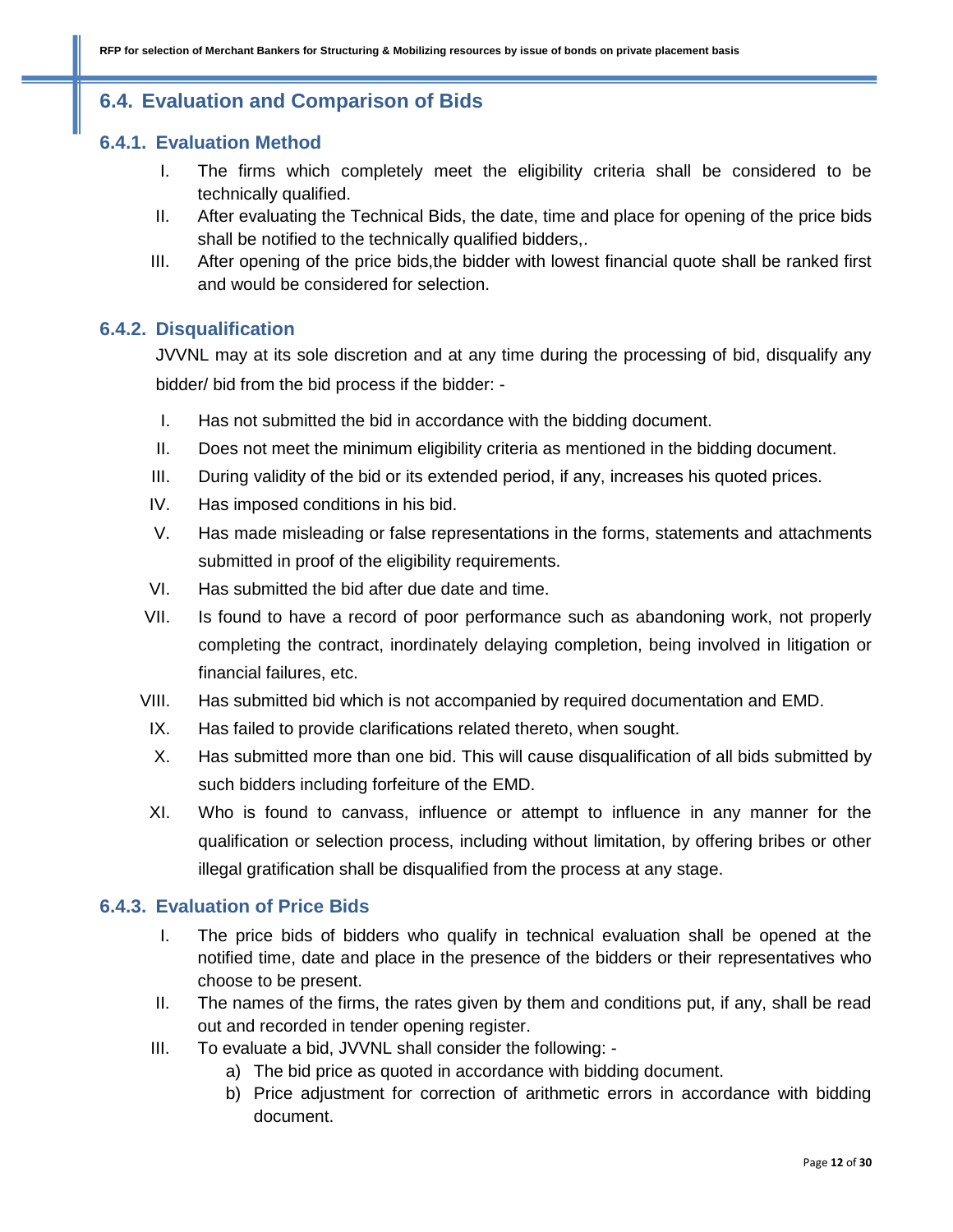- IV. The evaluation shall include all costs and all taxes and duties applicable to the bidder as per law of the Central/ State Government.
- V. The issuer, reserves the right to appoint two bidders/Arrangers/Parties for the said tender at L1 prices.
	- If two arrangers are appointed at L1 prices, then minimum committed amount will be allocated in 60, 40 ratio, where original L1 will be allocated 60% and other party will be allocated 40% in respect of each Discom.

#### **6.4.4. Clarification of Bids**

- I. To assist in the examination, evaluation, comparison and post qualification of the bids, JVVNL may, at its discretion, ask any bidder for a clarification of his bid. In response to clarification with regard to eligibility criteria, no new document shall be accepted. Hence, bidder should ensure that all necessary documents are submitted with the bid. JVVNL request for clarification and the response shall be in writing.
- II. Any clarification submitted by a bidder with regard to his bid that is not in response to a request by JVVNL shall not be considered.
- III. No change in the prices or substance of the bid shall be sought, offered, or permitted, except to confirm the correction of arithmetic errors discovered by JVVNL in the evaluation of the price bids.

#### **6.4.5. Negotiations**

- I. As a general rule, negotiations after opening of bids would be discouraged. However, negotiations may be undertaken in exceptional circumstances, such as when the quoted rates have wide variations and are much higher than the market rates prevailing at the time of opening of bids.
- II. Negotiations shall not make original offer of the bidder ineffective.
- III. In case the lowest/ best bidder does not reduce his rates in response to negotiations or the rates so reduced are still considered to be higher, JVVNL may decide to make a written counter offer to the lowest/ best bidder. If the lowest/ best bidder does not accept the counter offer given by JVVNL, JVVNL may recommend for rejection of the bid or may repeat the process to make the same counter offer to second lowest/ best bidder and so on to third, fourth lowest/ best bidder, etc. till any bidder accepts it.

#### **6.4.6. JVVNL Right to Accept / Reject any or all of the Bids**

JVVNL reserves the right to accept or reject any bid, and to annul (cancel) the bidding process and reject all Bids at any time prior to Contract award, without thereby incurring any liability to the bidders.

If Coupon rate is high as per the Discom, the issuer reserves right to "Not issue" bonds, without thereby incurring any liability to the Selected L1 Arranger/s.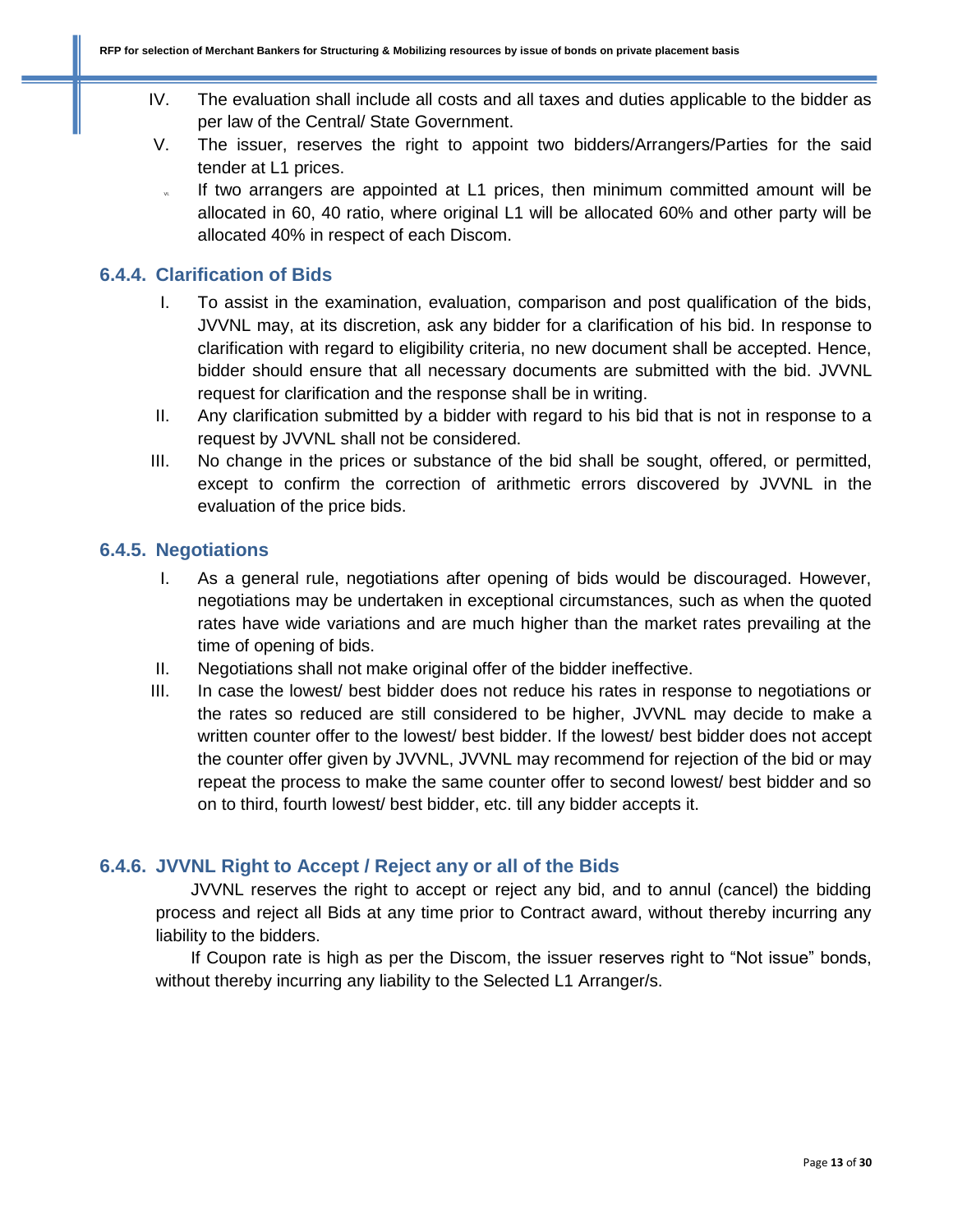# **6.5. Award of Contract**

### **6.5.1. Acceptance of the Tender/ Bid and Notification of Award**

- I. Prior to the expiration of the period of bid validity, JVVNL shall notify the successful bidder, in writing, that its bid has been accepted.
- II. The Discom shall award the Contract to the bidder whose offer has been determined to be the best bid and is substantially responsive to the bidding document, provided further that the bidder is determined to be qualified to perform the Contract satisfactorily.
- III. As soon as a bid is accepted by the Discom, its written intimation would be sent to the concerned bidder. If the issuance of formal Work Order is likely to take time, a LoI may be sent in the meanwhile. In the same intimation the bidder may be asked to execute an agreement in prescribed format on a non-judicial stamp of prescribed value and deposit the amount of prescribed performance security deposit within 15 days from the date of issue of acceptance.
- IV. The acceptance of an offer is complete as soon as the letter of communication is posted to the given address of the bidder.
- V. The acceptance of the bid shall also be placed on website for general information to all.
- VI. The bidders whose bids could not be accepted shall also be informed. Until a formal Contract is prepared and executed, the notification of award shall constitute a binding Contract.

#### **6.5.2. Signing of Contract**

- I. Promptly after notification of award, the Discom shall send to the successful bidder the Contract Agreement and the "Special Conditions of Contract".
- II. Within fifteen (15) days of receipt of the Letter of Intent/ Work Order from the Discom, the successful bidder shall sign, date, and return the Contract Agreement to the Discoms.

#### **6.5.3. Performance Security Deposit (PSD)**

- I. Within fifteen (15) days of the receipt of notification of award from the Discom, the successful Bidder shall furnish the Performance Security Deposit (PSD) in accordance with the provisions under the "General Terms & Conditions" of the Contract as mentioned in this document.
- II. Failure of the successful bidder to submit the aforementioned PSD or sign the Contract Agreement shall constitute sufficient grounds for the annulment (cancellation/ termination) of the award and forfeiture of the EMD. In that event Discoms may award the Contract to the next best bidder whose offer is substantially responsive and is determined by the Discom to be qualified to perform the Contract satisfactorily.

#### **6.5.4. Forfeiture of Performance Security Deposit**

Security amount may be forfeited in the following cases:

- I. When the terms and conditions of contract is breached / infringed.
- II. When the bidder fails to commence and to carry out the work satisfactorily.
- III. In case bidder/s fails to fulfill the minimum commitment amount as per the mandate letter.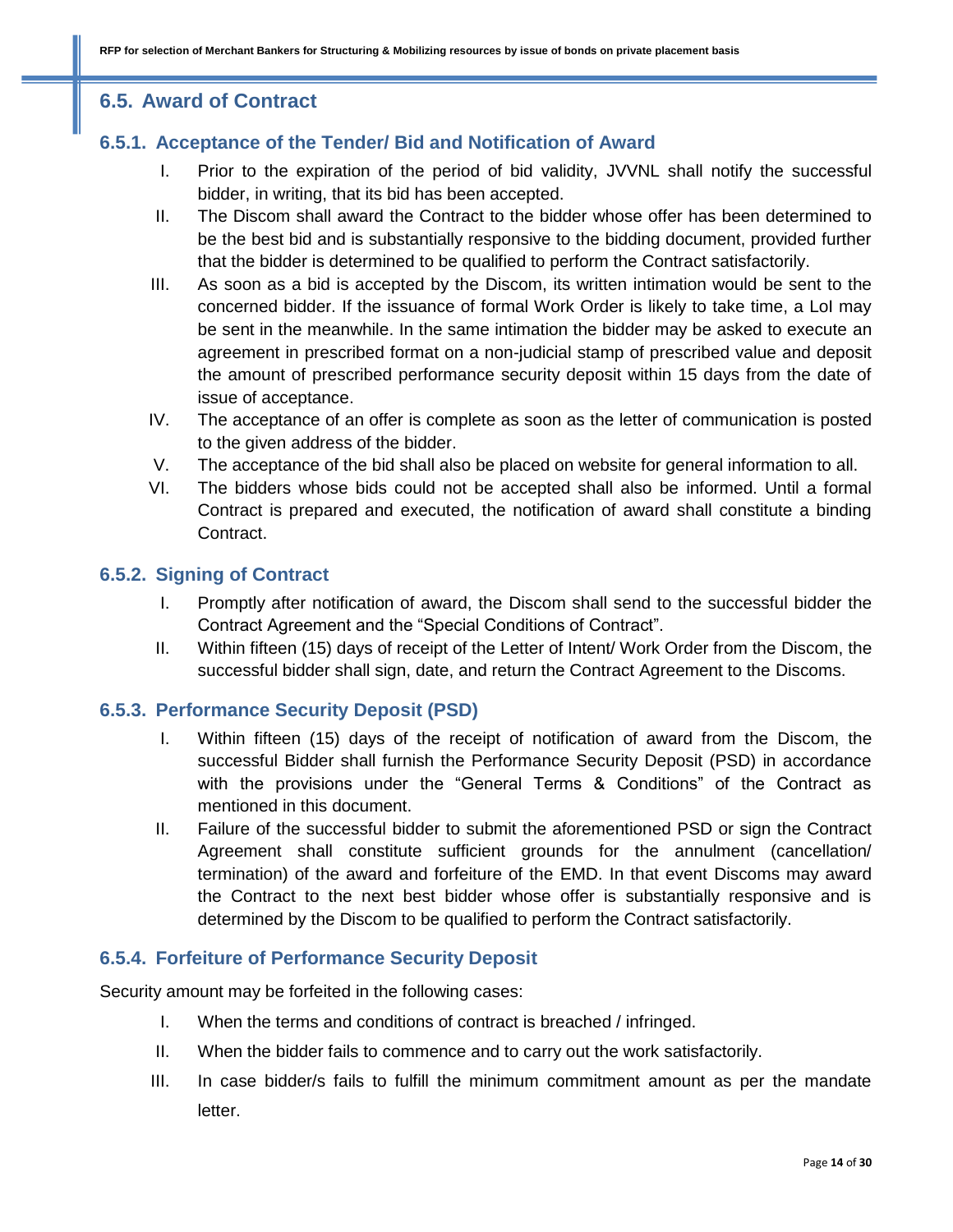- IV. When contract is being terminated due to non-performance by the Successful Bidder. However in case consensus is not reached between the Arrangers and the issuer on the structure of the bond or the coupon rate and the issue is abandoned, this mandate letter will stand revoked without any obligation on either party and there will be no forfeiture of performance security deposit.
- V. To adjust any dues against the firm from any other contract.
- VI. No interest will be paid on the amount of EMD and performance security deposit.
- VII. Forfeiture of performance security deposit shall be without prejudice to any other right of Discom to claim any damages as admissible under the law as well as to take such action against the Bidder such as severing future business relation or black listing, etc.
- VIII. Notice of reasonable time will be given in case of forfeiture of Performance Security Deposit.

#### **6.5.5. Release of Performance Security**

The security/ performance Security deposited at the time of signing of the contract will be returned back after two months from successful completion of the contract/ project period.

#### **6.5.6. Others**

- I. Any change in the constitution of the firm, etc. shall be notified forth with by the contractor in writing to the Discom and such change shall not relieve any former member of the firm, etc., from any liability under the contract.
- II. No new business partner/ partners shall be accepted in the firm by the selected bidder in respect of the contract unless he/ they agree to abide by all its terms, conditions and deposits with the Discom through a written agreement to this effect. The bidder's receipt for acknowledgement or that of any partners subsequently accepted as above shall bind all of them and will be sufficient discharge for any of the purpose of the contract. However, the successful bidder shall be solely responsible for successful completion of contract.
- III. If two arrangers/parties are appointed for the said tender and if any party/arranger is not able to fulfill its stated commitment then the other party shall be given option to fulfill the pending commitment of the other arranger.

## **7. General Conditions of the Bid**

#### **7.1.Contract Documents**

Subject to the order of precedence set forth in the Agreement, all documents forming the Contract (and all parts thereof) are intended to be correlative, complementary, and mutually explanatory.

#### **7.2.Joint Venture, Consortium or Association**

Joint Venture, Consortium or association are not allowed to bid in this Tender.

#### **7.3.Period of Contract**

I. The bidder shall agree to structure and mobilize the resources on or before end of 6 months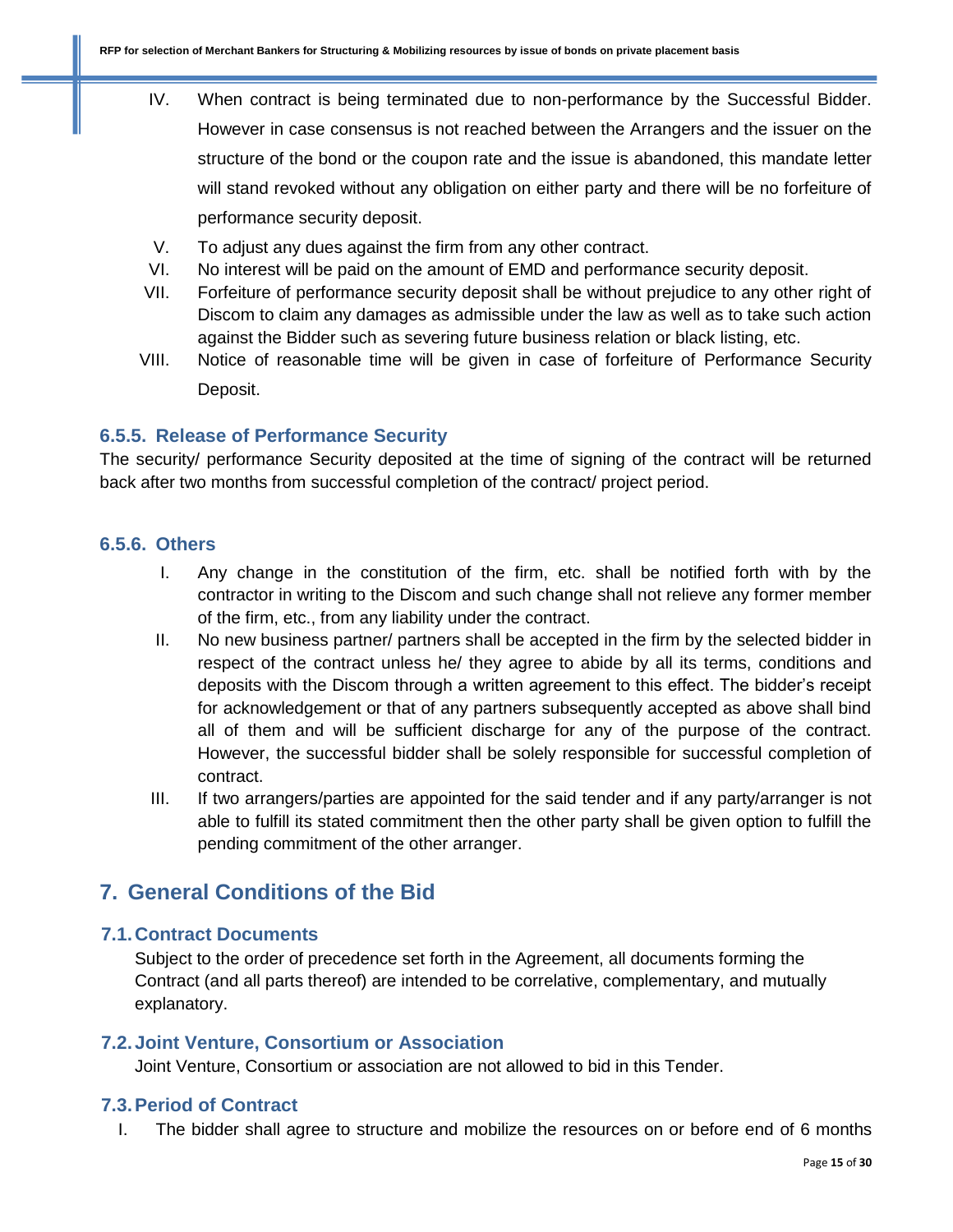from the date of award of contract.

II. If the mandated merchant bankers performance is successful & satisfactory for structuring & mobilizing of minimum committed amount at the end of defined period, then the work order may be extended for further 2 year for incremental structuring & mobilizing requirement of the issuer, if mutually agreeable.

#### **7.4.Taxes and Duties**

- a) The bidder shall quote the applicable taxes and duties. The Arranger shall furnish PAN Number and Service Tax Registration Number, Service Tax Code and Service Tax Account Code.
- b) The income tax shall be deducted at source from the payment to the Bidder as per the law in force at the time of execution of contract.
- c) If any tax exemptions, reductions, allowances or privileges may be available to the Bidder in India, the JVVNL shall use its best efforts to enable the Bidder to benefit from any such tax savings to the maximum allowable extent.

### **7.5.Performance Guarantee**

- a) The Bidder shall, within fifteen (15) days of the notification of Work/ Contract award, provide a Performance Security deposit of Rs.50,00,000(Fifty Lacs) for the due performance of the **Contract**
- b) The EMD shall be adjusted towards the required Performance Security Deposit. The remaining required PSD may be furnished in the form of Bank Guarantee issued by a Nationalized bank/ Scheduled Bank of India in the prescribed Format (Annexure VIII) validfor contract period with grace period of 3 months.

#### **7.6.Settlement of Disputes**

- a) General: If any dispute arises between the contractor/selected Bidder and Discom during the execution of a contract that would be amicably settled by mutual discussions.
- b) Standing Committee for Settlement of Disputes: If a question, difference or objection arises in connection with or out of the contract agreement or the meaning of operation of any part, thereof or the rights, duties or liabilities of either party have not been settled by mutual discussions, it shall be referred to the empowered standing committee for decision, if the amount of the claim is more than Rs. 50,000/-. The standing committee shall consist of following members.

| Chairman Discoms,                | Chairman |
|----------------------------------|----------|
| All Managing Director of Discoms | Member   |
| All Director(Finance) of Discoms | Member   |

c) Legal Jurisdiction: All legal proceedings arising out of any dispute between both the parties regarding a contract shall be settled by a competent court having jurisdiction at Jaipur, where agreement has been executed and by no other court, after decision of the standing committee of settlement of dispute.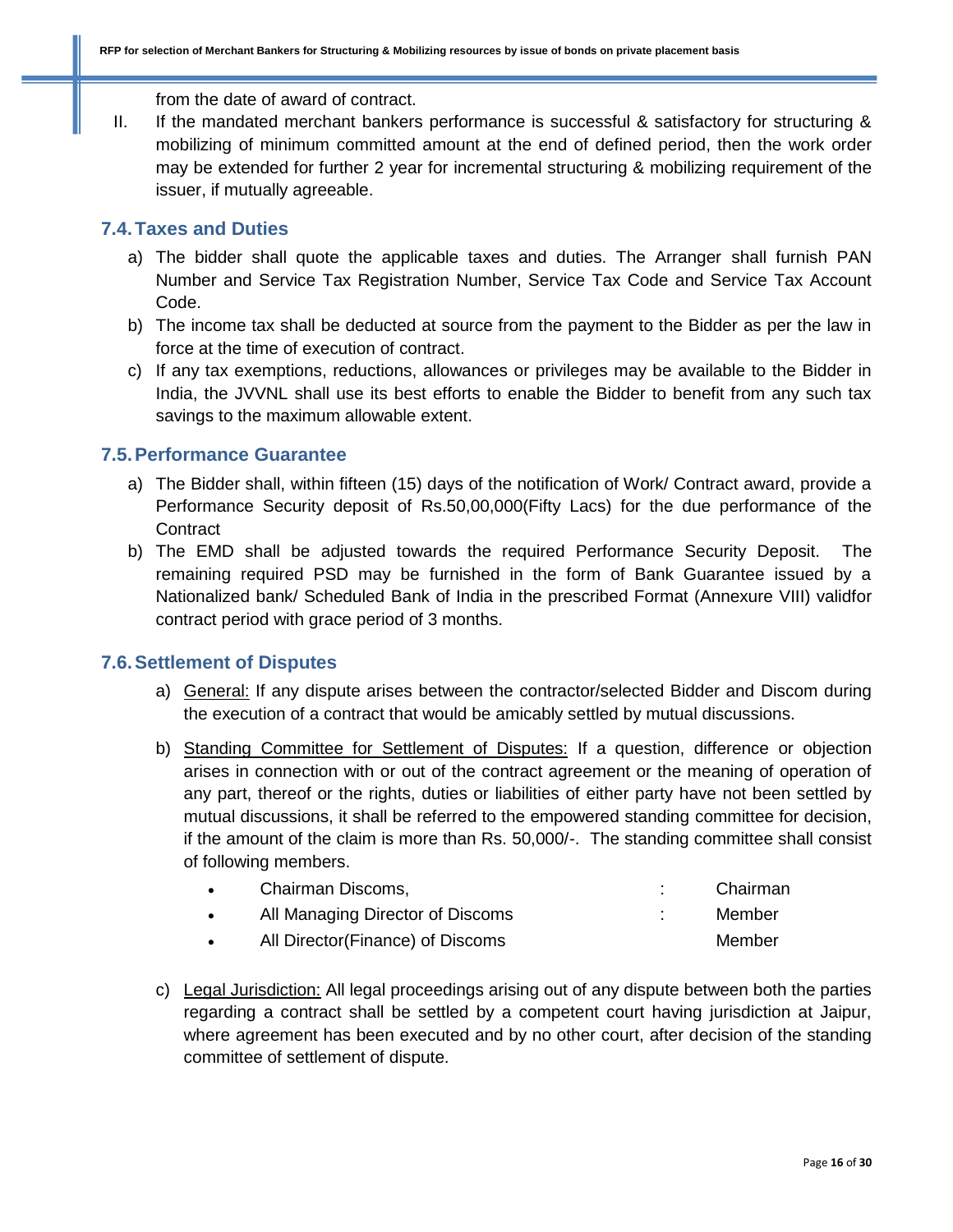### **7.7.Payment Clause**

- I. The fee shall be paid by the respective Discom on the basis of amount mobilized but if the bidder mobilize less than the minimum committed amount for the respective Discom, the bidder will not be eligible for any fee.
- II. The fee shall be paid to the bidder within 15 days from the allotment date of private placement of the issue subject to mobilization of minimum committed amount as above.
- III. For any subscription beyond minimum committed amount, the payment of fee shall be made on the actual amount mobilized by the firm.

If the bidder fails to honour their commitment after acceptance of the bid, the EMD & Performance Security Deposit will be forfeited. If failure is caused because of consensus is not reached between the Arrangers and the issuer on the structure of the bond or the coupon rate and the issue is abandoned, this mandate letter will stand revoked without any obligation on either party and there will be no forfeiture of performance security deposit.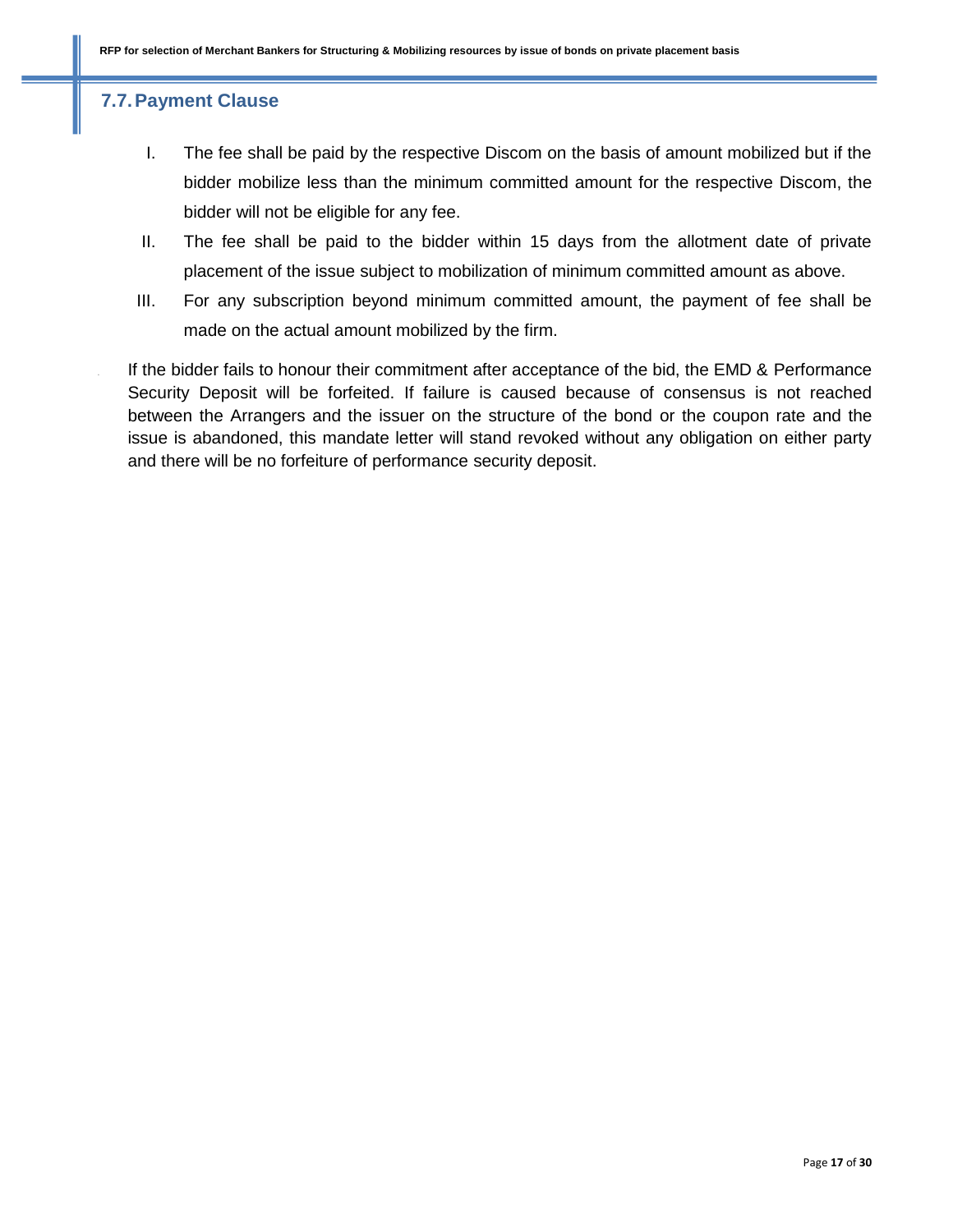# **Annexure I-A: TECHNICAL PROPOSAL SUBMISSION FORM**

(On company's letterhead)

|                                                                                 | [Location, Date]                                                                                                    |
|---------------------------------------------------------------------------------|---------------------------------------------------------------------------------------------------------------------|
| FROM: (Name of bidder)                                                          | TO:                                                                                                                 |
|                                                                                 |                                                                                                                     |
|                                                                                 | <u> Estados de la contrada de la contrada de la contrada de la contrada de la contrada de la contrada de la con</u> |
| the contract of the contract of the contract of the contract of the contract of | Room No. ______, VidyutBhawan, Jyoti Nagar,                                                                         |
|                                                                                 | Janpath, Jaipur-302005 (INDIA)                                                                                      |
|                                                                                 |                                                                                                                     |
|                                                                                 | Subject: Selection of Marchant Rankers for Structuring & Mobilizing resources by issue of                           |

#### **Subject: Selection of Merchant Bankers for Structuring & Mobilizing resources by issue of bonds on private placement basis.**

Dear Sir/ Madam,

We, the undersigned, offer our bid in accordance with your Request for Proposal dated [*Date*],. We are hereby submitting our Proposal, which includes this Technical Proposal, and price bid sealed under a separate envelopes.

We understand you are not bound to accept any Proposal you receive.

We remain,

Yours sincerely,

Authorized Signatory:

Name and Title of Signatory:

Name of Firm:

Address: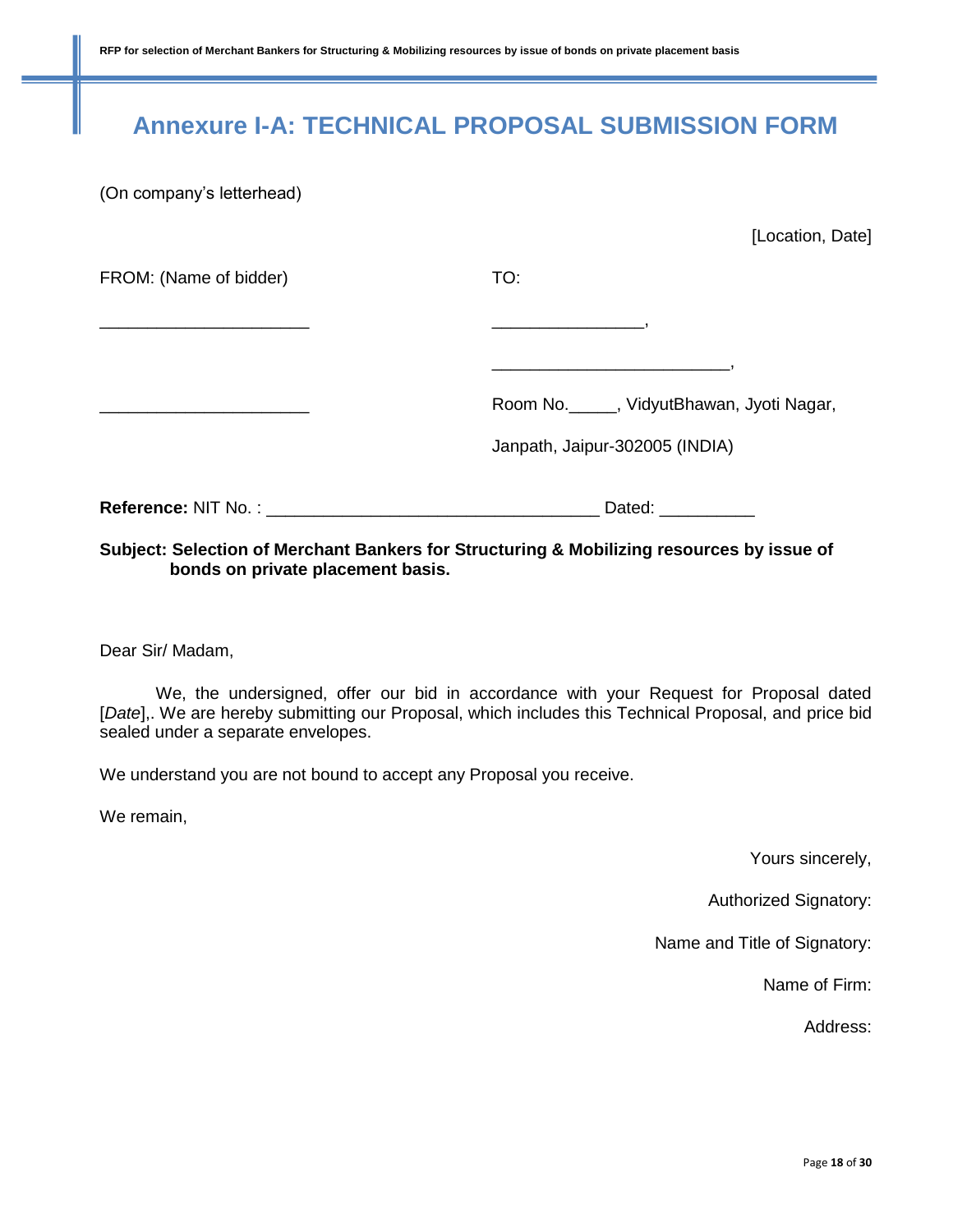# **Annexure I- B: FIRM'S REFERENCES**

#### **Relevant Services Carried Out With Reference To Scope of Work**

#### **That Best Illustrate Qualification**

Using the format below, provide information on each reference assignment for which your firm/entity, either individually as a corporate entity or as one of the major companies within an association, was legally contracted.

**I. Experience in Structuring & Mobilizing resources during last 5 years as provided in Section 4.4.**

| SI. No. | Name of Assignment and Brief | Name and          | Duration of work in | Amount of bond |
|---------|------------------------------|-------------------|---------------------|----------------|
|         | description                  | <b>Address of</b> | months (Start date- | issue          |
|         |                              | <b>Client</b>     | End date)           |                |
|         |                              |                   |                     |                |
| 2       |                              |                   |                     |                |
| 3       |                              |                   |                     |                |
|         |                              |                   |                     |                |
|         |                              |                   |                     |                |

| Signature: |  |  |
|------------|--|--|
|            |  |  |

(Authorized Representative)

Full Name: \_\_\_\_\_\_\_\_\_\_\_\_\_\_\_\_\_\_\_\_\_\_\_

Title: \_\_\_\_\_\_\_\_\_\_\_\_\_\_\_\_\_\_\_\_\_\_\_\_\_\_\_\_

Name of Firm \_\_\_\_\_\_\_\_\_\_\_\_\_\_\_\_\_\_\_\_\_

Address**: \_\_\_\_\_\_\_\_\_\_\_\_\_\_\_\_\_\_\_\_\_\_\_\_**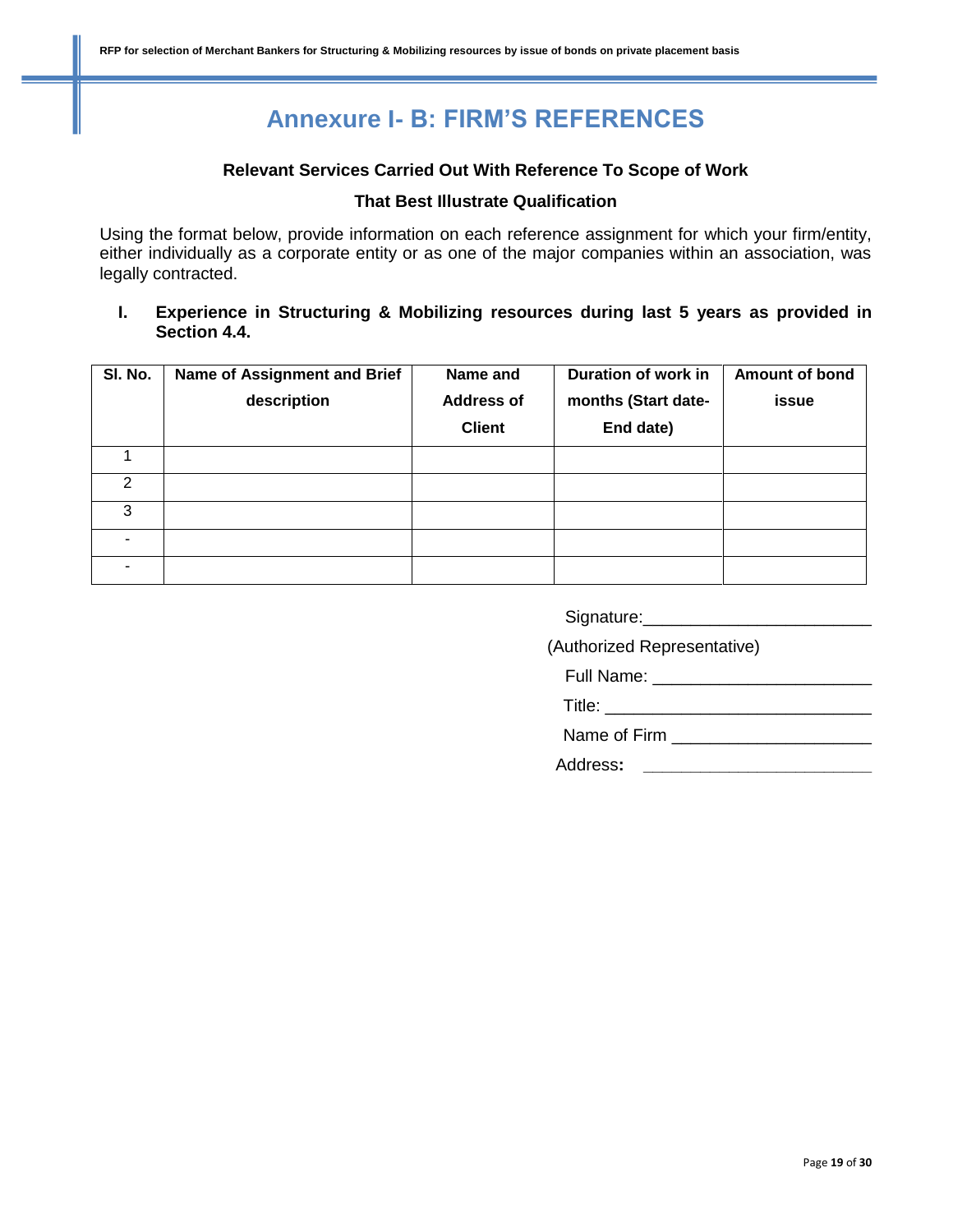# **Annexure II**

# **ELIGIBILITY CRITERIA REFERENCES**

*(To be enclosed with the technical bid)*

| Sr.<br>No. | <b>Qualification Requirements</b>                                                                                                                                                                                                                                                                                                                                                                                                                                                                                                        | Details of qualifying parameters                                                                                                                                                                                                 | Referen<br>ce<br>(page<br>no) |
|------------|------------------------------------------------------------------------------------------------------------------------------------------------------------------------------------------------------------------------------------------------------------------------------------------------------------------------------------------------------------------------------------------------------------------------------------------------------------------------------------------------------------------------------------------|----------------------------------------------------------------------------------------------------------------------------------------------------------------------------------------------------------------------------------|-------------------------------|
| 1          | The merchant bankers shall hold valid SEBI<br>Registration certificate<br>'Category-l'<br>as<br>merchant banker for minimum 5 financial<br>years and the registration shall be valid<br>during the bond mobilization period.                                                                                                                                                                                                                                                                                                             | Self attested copy of the Certificate<br>of Registration issued by SEBI to be<br>enclosed.<br>Mere<br>submission<br>for<br>renewal acknowledgment from SEBI<br>will not be considered as fulfillment of<br>eligibility criteria. |                               |
| 2.         | The merchant banker should be in Top 10<br>ranking of 'All Category' league table of<br>Prime Database consistently in each of the<br>last three financial years. Prime Ranking 'All<br>Category' means League Table with further<br>following specification:<br>Deal Type: Distributed, Structured, On Tap<br>& Mobilization, Issue Amount Credit To<br>arrangers: Full Basis, Other Conditions : a)<br>Excluding Capital Gain Bonds, Infrastructure<br>Bonds, Tax Free Bonds, b) By Issue<br>Amount, c) Issue Amount in Indian Rupees) | Self certified copy of prime database<br>is to be enclosed as documentary<br>proof.                                                                                                                                              |                               |
| 3          | The merchant banker should be in Top 10<br>ranking of combined league table of 'SLU<br>+SFC of Prime Database consistently in<br>each of the last three financial year.<br>Deal Type: Distributed, Structured, On Tap<br>& Mobilization, Issue Amount Credit To<br>arrangers: Full Basis, Other Conditions : a)<br>Excluding Capital Gain Bonds, Infrastructure<br>Bonds, Tax Free Bonds, b) By Issue<br>Amount, c) Issue Amount in Indian Rupees)                                                                                       | Self certified copy of prime database<br>is to be enclosed as documentary<br>proof.                                                                                                                                              |                               |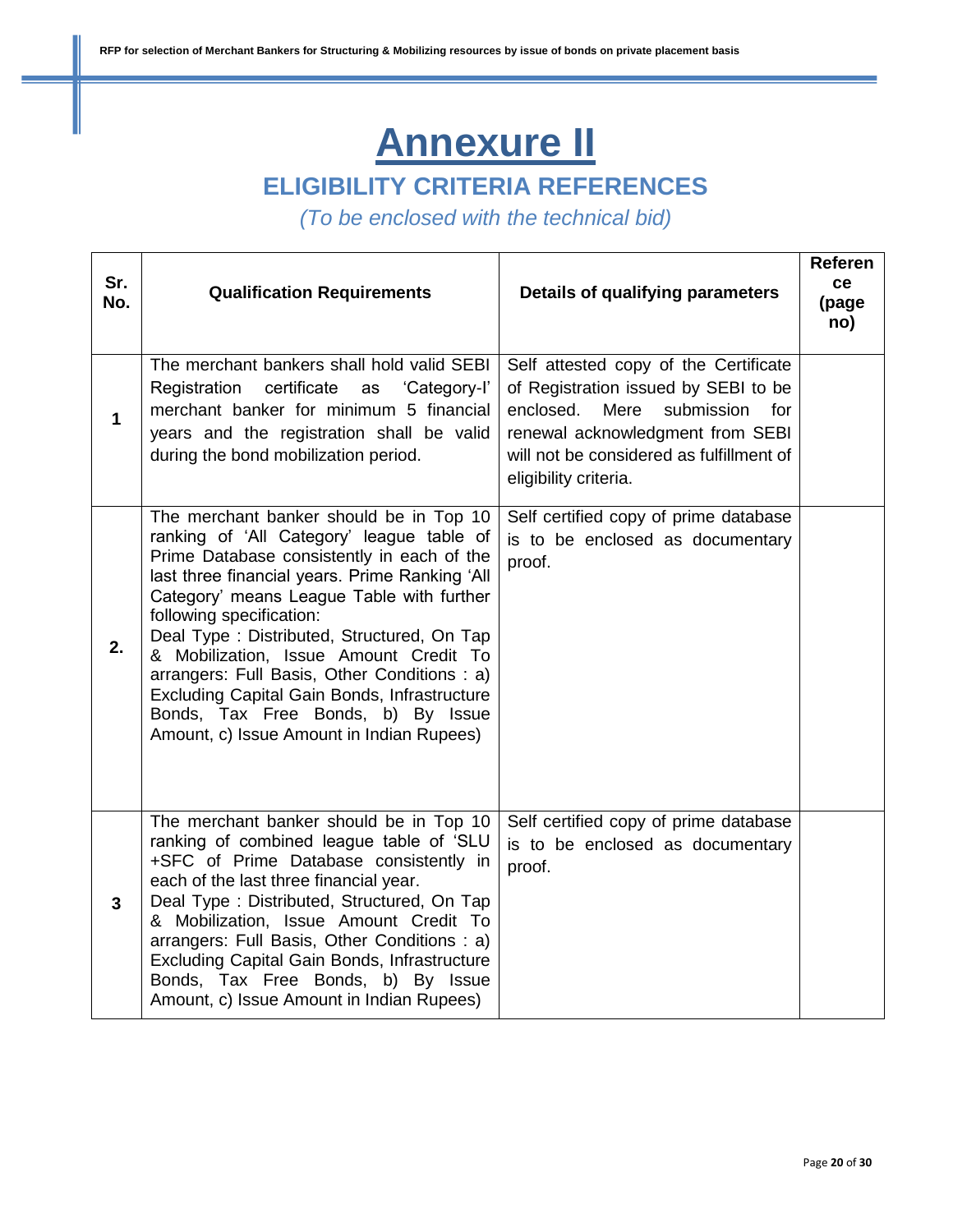| Sr.<br>No. | <b>Qualification Requirements</b>                                                                                                                                                                                                                                                                                                                                                                                                                              | Details of qualifying parameters                                                                                                                                                         | <b>Referen</b><br>ce<br>(page<br>no) |
|------------|----------------------------------------------------------------------------------------------------------------------------------------------------------------------------------------------------------------------------------------------------------------------------------------------------------------------------------------------------------------------------------------------------------------------------------------------------------------|------------------------------------------------------------------------------------------------------------------------------------------------------------------------------------------|--------------------------------------|
| 4          | <b>The</b><br>merchant<br>bankers<br>should<br>have<br>participated for Rs.5,000 crore in the last<br>three financial years (2012-13, 2013-14 and<br>2014-15) taken together, in the bond issues<br>of State level undertakings including State<br><b>Financial Corporations.</b><br>Documentary Proof of Rs.5,000 crore is to<br>be enclosed. Documentary proof means a<br>certificate/mandate letter/completion<br>certificate from the issuer organization. | Certificate/mandateletter/ completion<br>from<br>certificate<br>the<br>issuer<br>organization is to be enclosed.                                                                         |                                      |
| 5          | The merchant banker should have not<br>defaulted<br>blacklisted<br>and<br>their<br><b>on</b><br>commitments on private placement of NCD<br>issues in the past with any Central/State<br>Government organization/s.                                                                                                                                                                                                                                             | undertaking<br>bidder's<br>An<br>on<br>letterhead shall be required.                                                                                                                     |                                      |
| 6          | The bidder should be registered with the<br>Service Tax department                                                                                                                                                                                                                                                                                                                                                                                             | Self attested copy of Service Tax<br>registration certificate, Service Tax<br>code and Service Tax account code<br>registration<br>Income<br>Tax<br>and<br>Certificate/ Pan Card/TAN No. |                                      |

\* If any information is not provided than it will be treated as nil.

| Signature:                       |  |
|----------------------------------|--|
| (Authorized Representative)      |  |
| Full Name:                       |  |
| Title: The Contract of the Title |  |
| Name of Firm                     |  |
| Address:                         |  |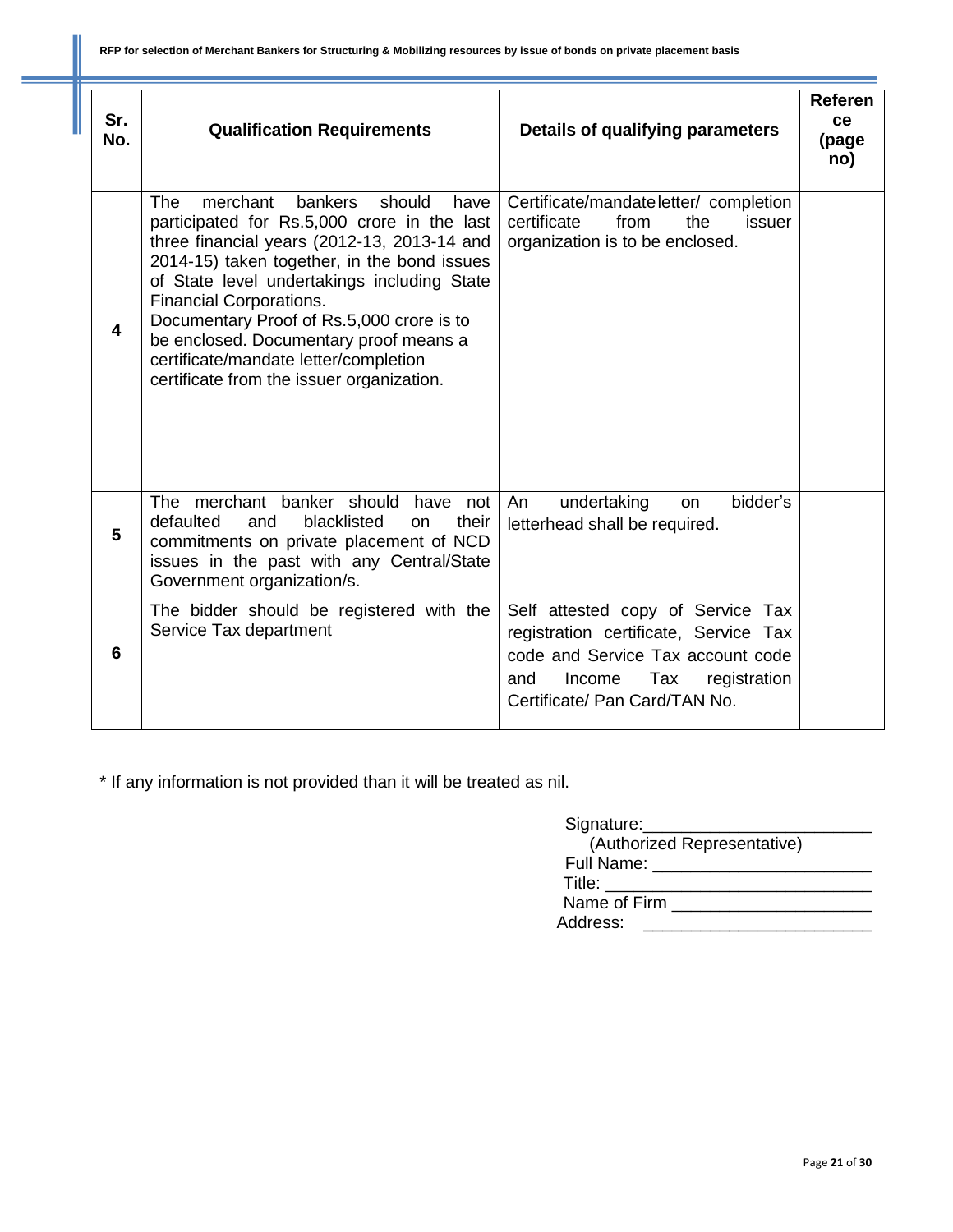# **Annexure III**

**BIDDER'S AUTHORIZATION CERTIFICATE** 

*(To be enclosed with the technical bid)*

To,

\_\_\_\_\_\_\_\_\_\_\_\_\_\_\_\_\_\_\_\_\_\_\_\_\_\_\_\_\_\_,

\_\_\_\_\_\_\_\_\_\_\_\_\_\_\_\_\_\_\_\_\_\_\_\_\_\_\_\_\_\_,

\_\_\_\_\_\_\_\_\_\_\_\_\_\_\_\_\_\_\_\_\_\_\_\_\_\_\_\_\_\_,

\_\_\_\_\_\_\_\_\_\_\_\_\_\_\_\_\_\_\_\_\_\_\_\_\_\_\_\_\_\_,

<Bidder's Employee Name>\_\_\_\_\_\_\_\_\_\_\_\_\_\_\_\_\_\_\_\_\_\_\_\_\_\_\_\_\_\_\_\_\_\_\_\_\_\_\_\_\_\_\_\_\_\_\_, <Designation> \_\_\_\_\_\_\_\_\_\_\_\_\_\_\_\_\_\_\_\_ is hereby authorized to sign relevant documents on behalf of the company/ firm in dealing with Bid of reference <Bidder Name, Dept & Date>\_\_\_\_\_\_\_\_\_\_\_\_\_\_\_\_\_\_\_\_\_\_\_\_\_. He is also authorized to attend meetings & submit prequalification, technical & commercial information as may be required by you in the course of processing the above said Bid. For the purpose of validation, his/ her verified signatures are as under.

Thanking you,

Name of the Bidder: - Verified Signature:

Authorized Signatory: -

Seal of the Organization: -

| Date: |
|-------|
|-------|

Place: \_\_\_\_\_\_\_\_\_\_\_\_\_\_\_\_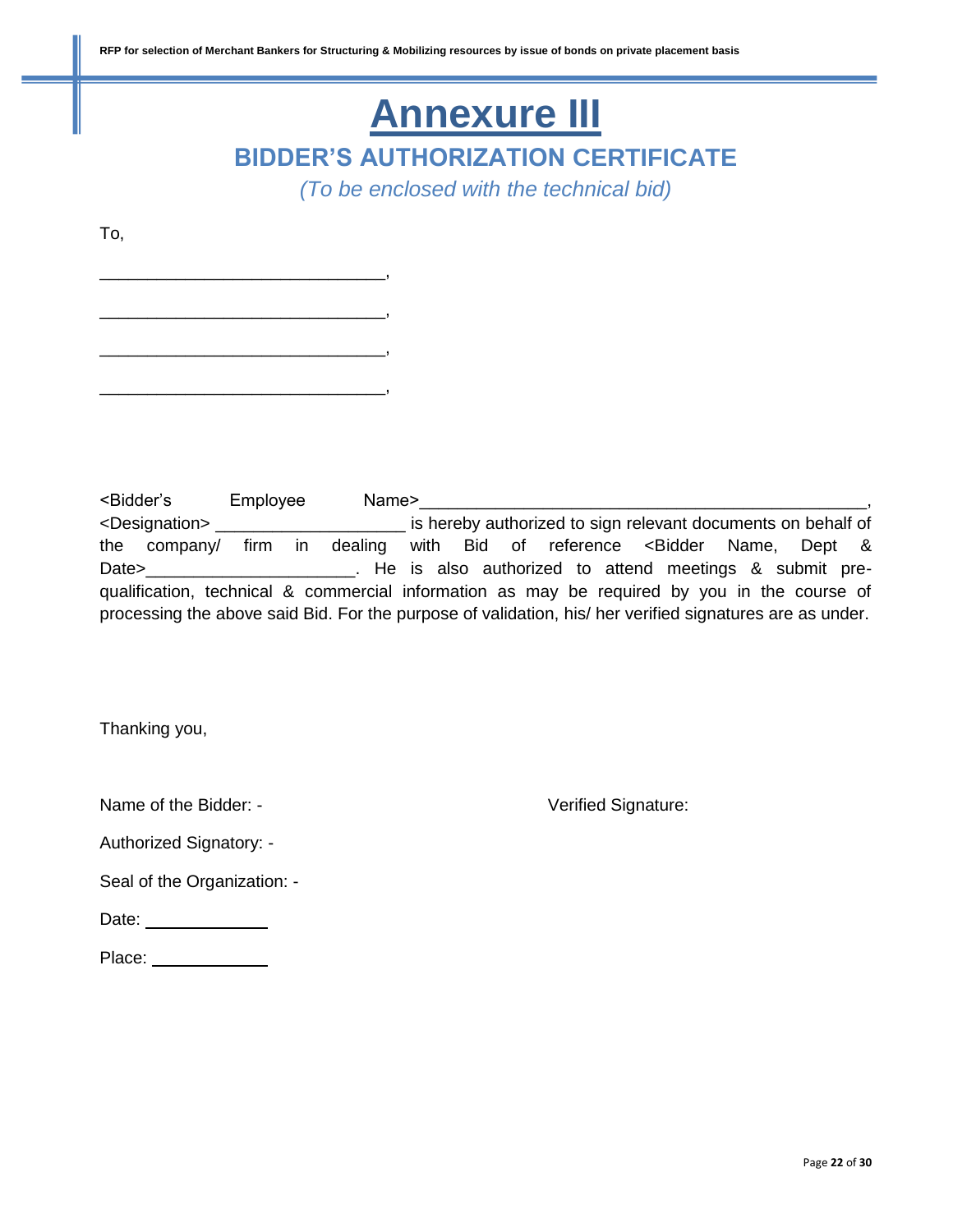# **Annexure IV**

**SELF DECLARATION – NO DEFAULT AND BLACK LISTING** 

*(To be enclosed with the technical bid)*

To,

\_\_\_\_\_\_\_\_\_\_\_\_\_\_\_\_,

\_\_\_\_\_\_\_\_\_\_\_\_\_\_\_\_

In response to the Tender Ref. No. \_\_\_\_\_\_\_\_\_\_\_\_\_\_\_\_\_\_\_\_\_\_\_\_\_\_\_\_\_\_\_\_\_\_\_\_\_\_\_\_\_\_\_\_ dated for "Selection of Merchant Bankers for Structuring & Mobilizing resources by **issue of bonds on private placement basis"**, as an owner/ partner/ Director of \_\_\_\_\_\_\_\_\_\_\_\_\_\_\_\_\_\_\_\_\_\_\_\_\_\_\_\_\_\_\_\_\_\_\_\_\_\_\_\_\_\_\_, I/ We hereby declare that our Company/ firm is having unblemished record and is not declared ineligible for corrupt & fraudulent practices either indefinitely or for a particular period of time by any State/ Central Government/ PSU. We further declare that our Company/ firm \_\_\_\_\_\_\_\_\_\_\_\_\_\_\_\_\_\_\_\_\_\_\_\_\_\_\_\_has not defaulted in any

private placement of NCD and not blacklisted and not declared ineligible for reasons other than corrupt & fraudulent practices by any State/ Central Government/ PSU in past.

If this declaration is found to be incorrect then without prejudice to any other action that may be taken, my/ our security may be forfeited in full and the tender if any to the extent accepted may be cancelled.

Thanking you,

Name of the Bidder: -

Authorised Signatory: -

Seal of the Organization: -

| Place: |  |
|--------|--|
|        |  |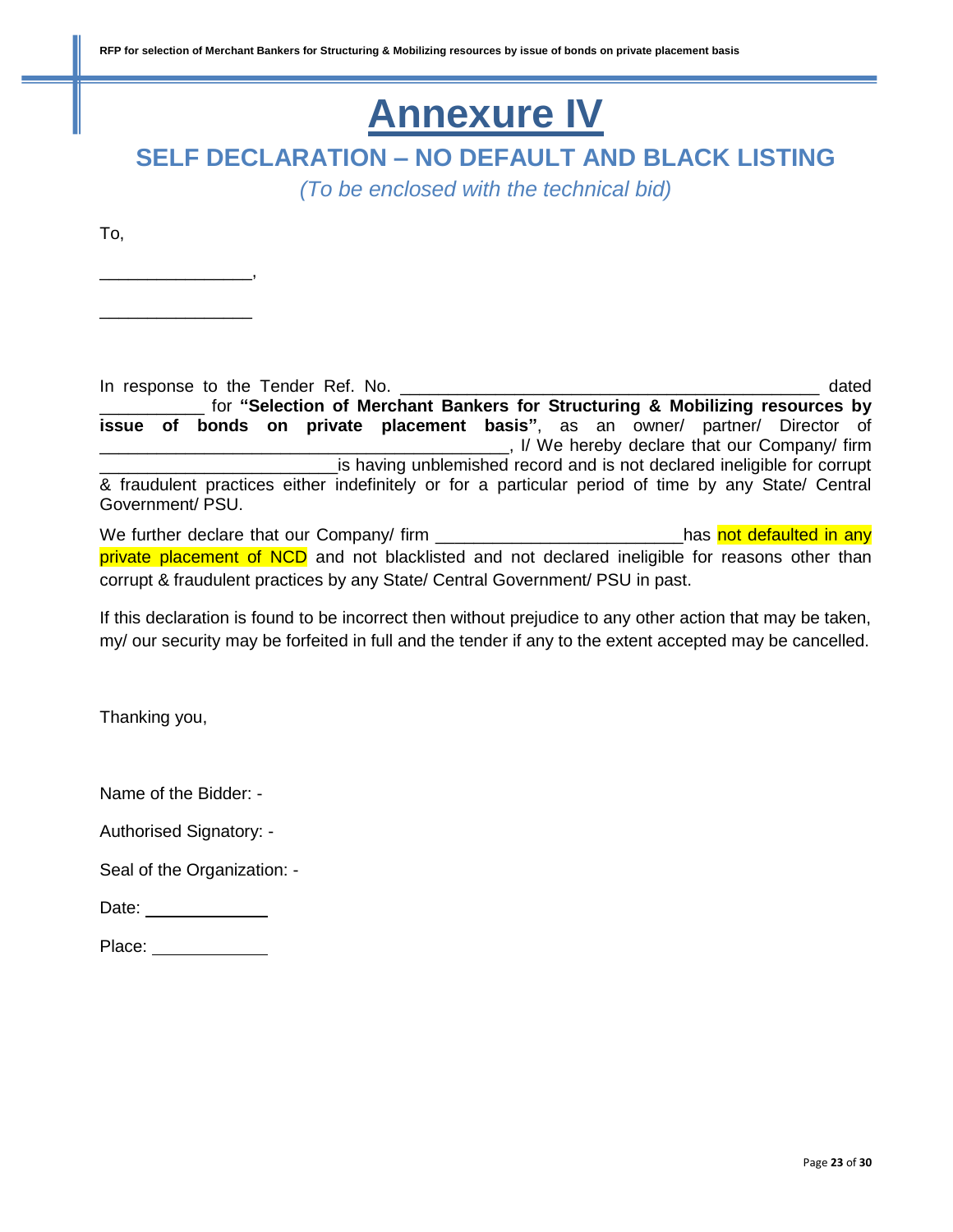# **Annexure V-A: TECHNICAL PROPOSAL SUBMISSION LETTER**

(on company's letterhead)

|                          |     |                                | [Location, Date] |
|--------------------------|-----|--------------------------------|------------------|
| FROM: (Name of Firm)     | TO: |                                |                  |
|                          |     |                                |                  |
|                          |     | Vidyut Bhawan, Jyoti Nagar,    |                  |
|                          |     | Janpath, Jaipur-302005 (INDIA) |                  |
| Reference: NIT No. :____ |     | Dated:                         |                  |

#### **Subject: "Selection of Merchant Bankers for Structuring & Mobilizing resources by issue of bonds on private placement basis**

Sir/ Madam:

We, the undersigned bidder, having read & examined in detail, the Bidding Document, the receipt of which is hereby duly acknowledged, I/ we, the undersigned, offer to work as mentioned in the Scope of the work in conformity with the said bidding document for the same.

I / We undertake that the prices are in conformity with the requirements. The bid quote/ price are inclusive of cost of travelling & any incidental charges for executing this work. However, bid price/quote are **exclusive** of all type of govt. taxes/duties including service tax.

Also, expenses on credit rating agencies, registrars, other agencies, stamp duty charges or any other charges for issuing NCD/Bonds to be borne by the issuer.

I/ We hereby declare that in case the contract is awarded to us, we shall submit the contract performance guarantee as prescribed in the bid document.

I / We agree to abide by this bid for a period of  $\leq 60$  days after the last date fixed for bid opening and it shall remain binding upon us and may be accepted at any time before the expiry of that period.

Until a formal contract is prepared and executed, this bid, together with your written acceptance thereof and your notification of award shall constitute a binding Contract between us.

I/ We hereby declare that our bid is made in good faith, without collusion or fraud and the information contained in the bid is true and correct to the best of our knowledge and belief.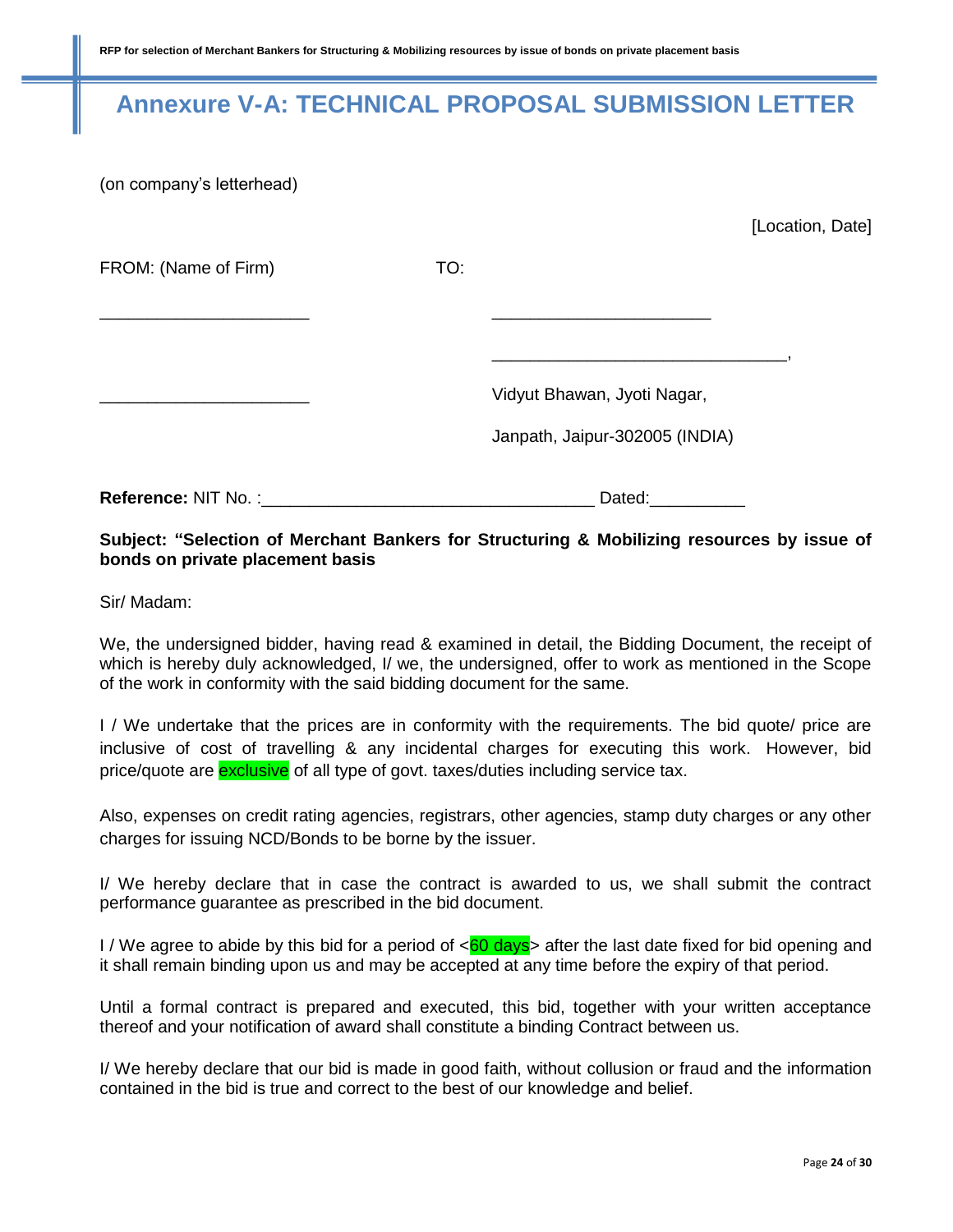We agree to all the terms & conditions as mentioned in the bid document and submit that we have not submitted any deviations in this regard.

We understand that you are not bound to accept the lowest or any bid you may receive.

We remain,

Yours sincerely,

Authorized Signature:\_\_\_\_\_\_\_\_\_\_\_\_\_\_\_

Name and Title of Signatory:

Name of the Firm:\_\_\_\_\_\_\_\_\_\_\_\_\_\_\_\_

| Address: |  |  |
|----------|--|--|
|          |  |  |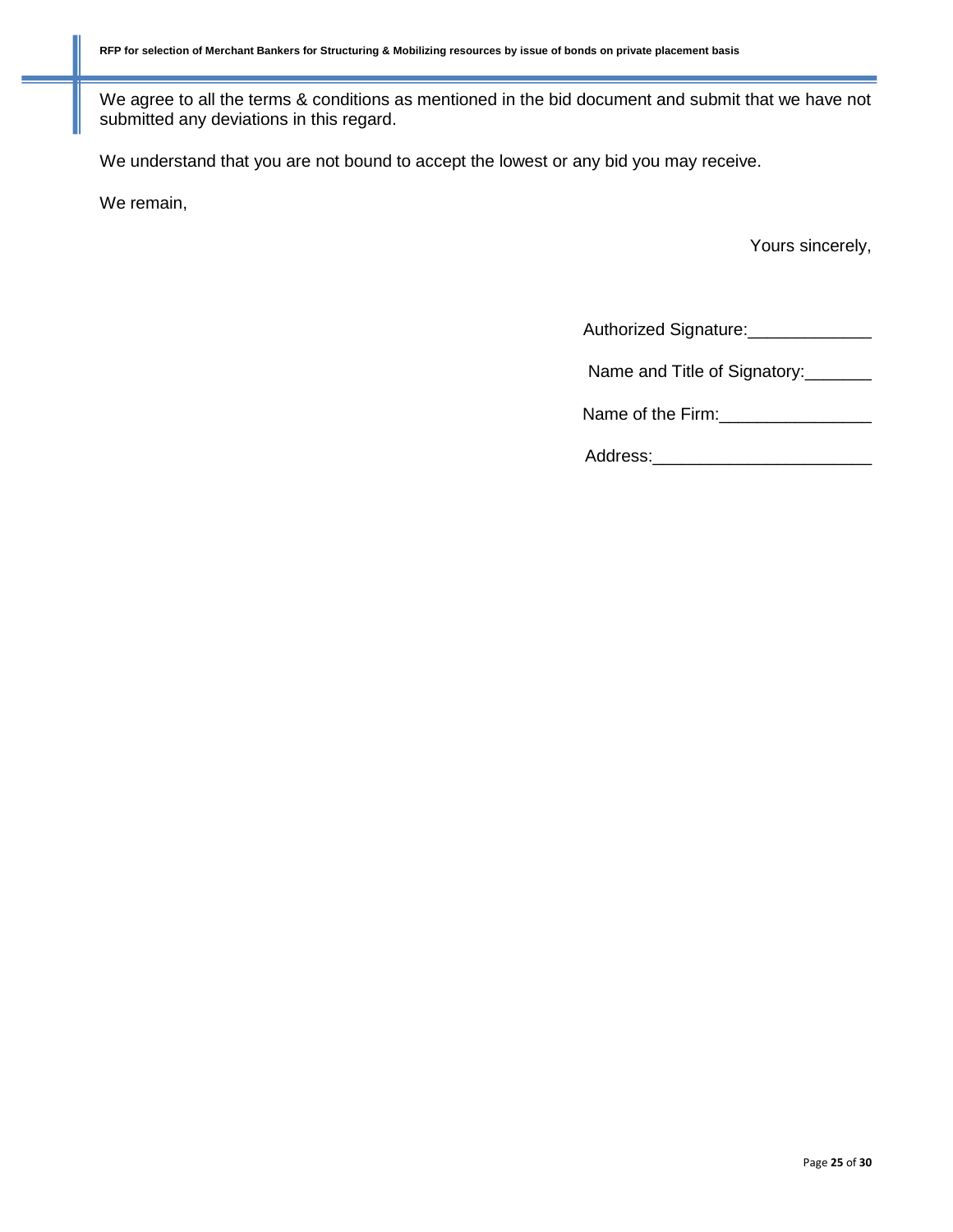# **Annexure V-B: FINANCIAL BID FORMAT**

#### **FINANCIAL BID FORMAT**

- 1. Name of the Applicant **:** (Merchant Banker) 2. Arranger Fee (one time) **:**
- (Excluding Service Tax As Applicable). The fee should be quoted in two decimals only.

We agree to abide by the terms and conditions prescribed in Jaipur Vidyut Vitran Nigam Limited bidding document, dt.\_\_\_\_\_\_\_\_\_\_\_and other terms and conditions as may be prescribed by JVVNL for the successful mobilization of bonds.

Place: Signature: Signature: Signature: Signature: Signature: Signature: Signature: Signature: Signature: Signature: Signature: Signature: Signature: Signature: Signature: Signature: Signature: Signature: Signature: Signat Date: Name: Name: Name: Name: Name: Name: Name: Name: Name: Name: Name: Name: Name: Name: Name: Name: Name: Name: Name: Name: Name: Name: Name: Name: Name: Name: Name: Name: Name: Name: Name: Name: Name: Name: Name: Name: Designation: Organisation Seal: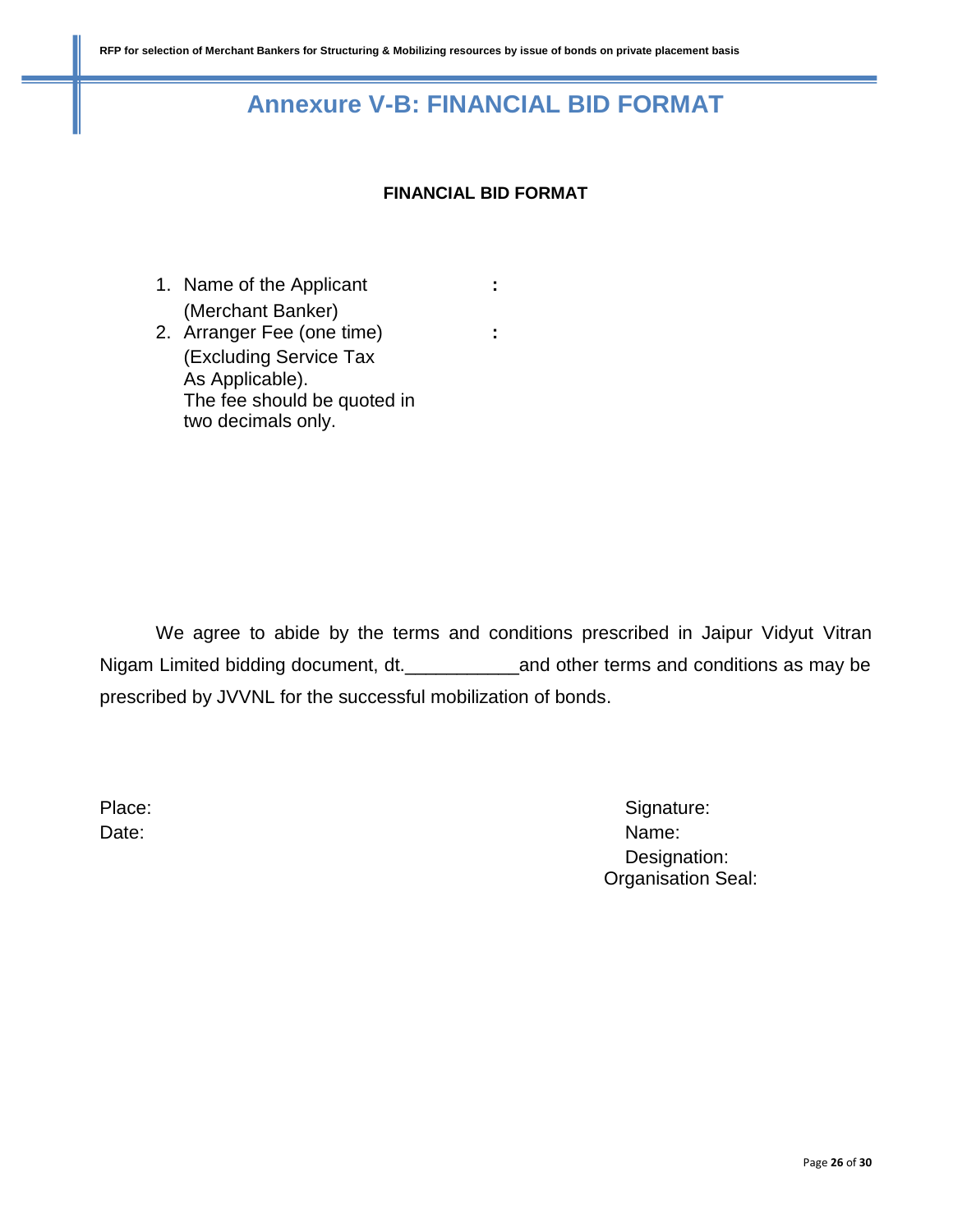# **Annexure VI DRAFT AGREEMENT FORMAT**

An agreement made on \_\_\_\_\_\_ *(enter date of Agreement) \_\_*between\_\_ *(enter your firm's name & address)\_\_*(hereinafter called "the approved bidder", which expression shall, where the context so admits, be deemed to include his heirs, successors, executors and administrators of the one part and the <DISCOM> which expression shall, where the context so admits, be deemed to include his successors in office and assigns of the other part.

Whereas the successful bidder has agreed with the <Discom> to Structure & Mobilize resources by issue of bond on private placement basis of Discoms in Rajasthan within 6 months which may be further extended on mutual consensus. All those articles set forth in Our Work Order No. \_\_\_\_\_\_\_\_\_ Dated \_\_\_\_\_\_\_\_\_\_\_ appended hereto in the manner set forth in the conditions of the RFP document and contract appended herewith and at the fee set forth in the said order.

| And whereas the successful bidder has deposited a sum of Rs. |        | in the form of Bank |
|--------------------------------------------------------------|--------|---------------------|
| Draft No./ Banker Cheque/ Bank Guarantee No.                 | dated. | valid upto          |
| against the performance security deposit.                    |        |                     |

#### Now these Presents witness:

- 1) In consideration of the payment to be made by the <Discom> at the Fee set forth in the Work Order hereto appended the successful bidder will Structure & Mobilize resources with the ultimate objective of retiring high cost debt as set forth in Our Work Order No.\_\_\_\_\_\_\_\_\_\_\_ dated \_\_\_/\_\_\_/20\_\_\_ thereof in the manner set forth in the NIT, Tender, Instructions to Bidders, Terms of Reference, General and Special Conditions of the Tender and Contract, Technical Bid and Price Bid along with their enclosures.
- 2) The NIT, Tender, Instructions to Bidders, Terms of Reference, General and Special Conditions of the Tender and Contract, Technical Bid and Price Bid along with their enclosures enclosed with the Tender Notice No.  $\frac{1}{20}$  dated.  $\frac{1}{20}$  and also appended to this agreement will be deemed to be taken as the integral part of this agreement and are binding on the parties executing this agreement.
- 3) Letter Nos. \_\_\_\_\_\_\_\_\_\_\_\_\_\_\_\_\_\_ dated \_\_\_\_\_\_\_\_\_\_\_ received from <bidder name> and letter Nos. Dated **Dated** issued by the <Discom> and appended to this agreement shall also form part of this agreement.
- 4) All disputes arising out of this agreement and all questions relating to the interpretation of this agreement shall be decided by the Standing Committee and the decision of the Standing Committee shall be final and binding on both the parties.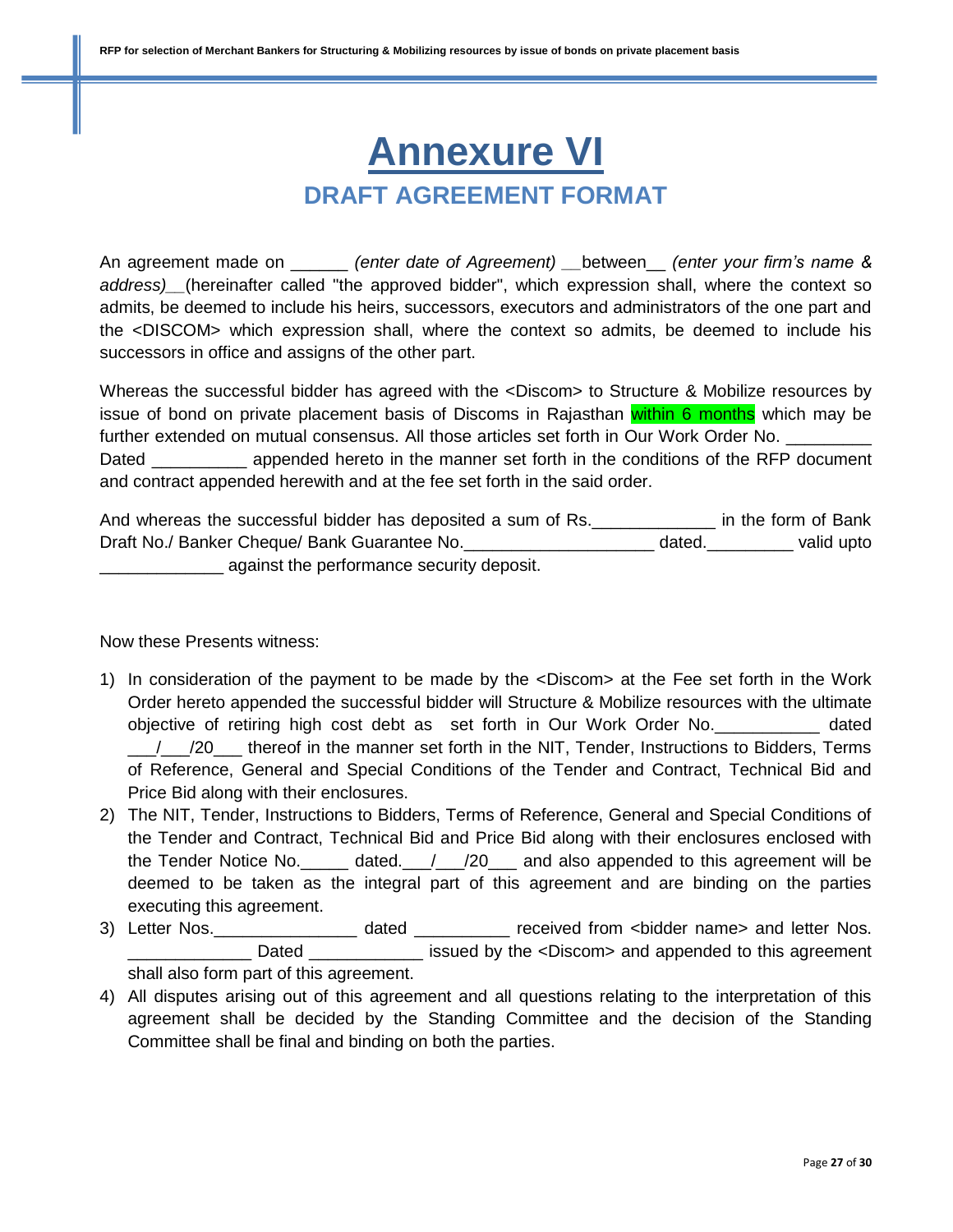In witness whereof the parties hereto have set their hands on the \_\_\_\_\_ day of\_\_\_\_\_ (Year) **.**

Signature of the Approved supplier/ bidder

Signature for and on behalf of <Discom>

Designation: Designation:

Date: **Date: Date: Date: Date: Date: Date: Date: Date: Date: Date: Date: Date: Date: Date: Date: Date: Date: Date: Date: Date: Date: Date: Date: Date: Date: Date: Date:**

Witness No.1 Witness No.1

Witness No.2 Witness No.2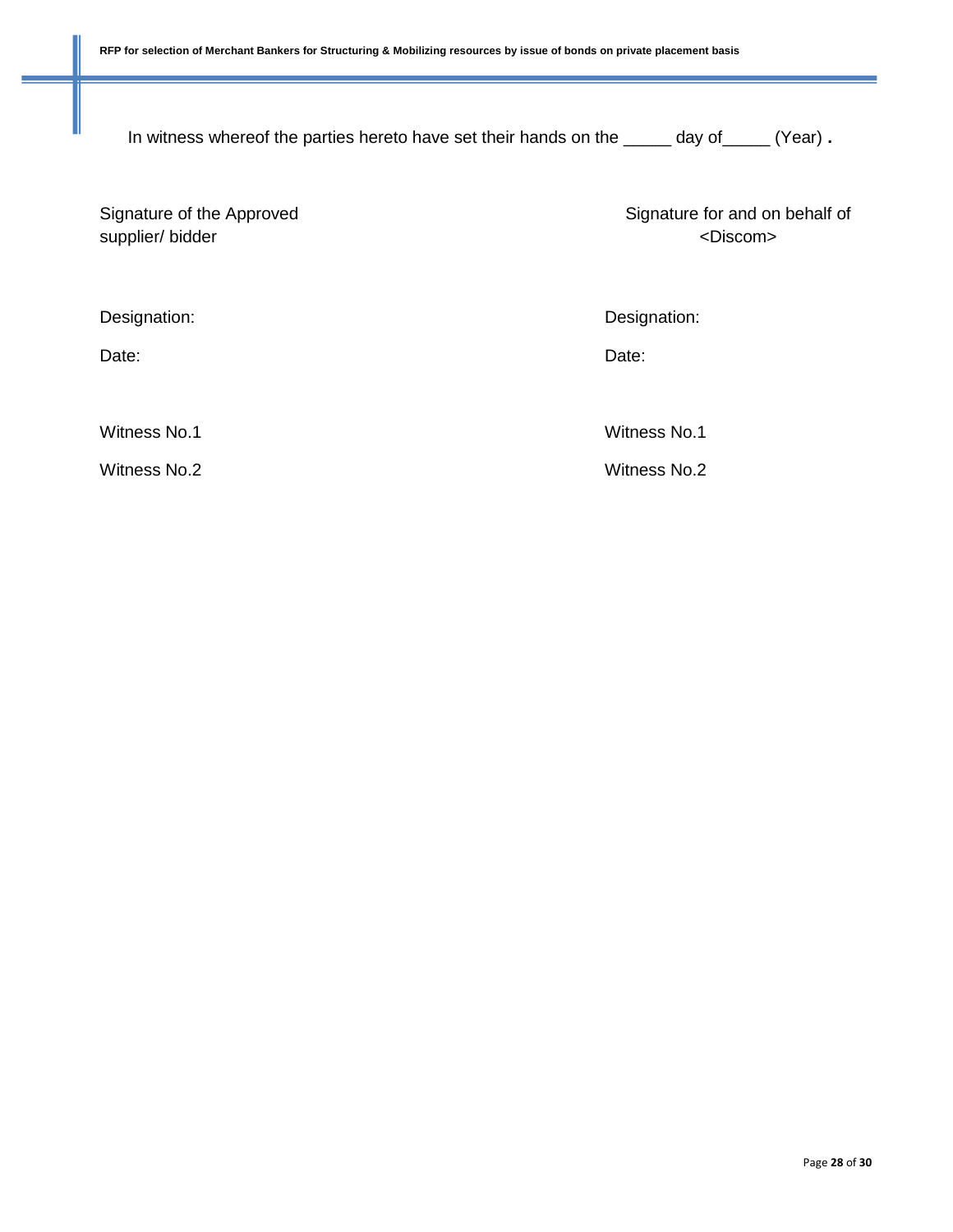# **Annexure VII PERFORMANCE BANK GURANTEE**

To,

\_\_\_\_\_\_\_\_\_\_\_\_\_\_\_\_\_\_\_\_\_\_\_\_\_\_\_\_\_\_,

\_\_\_\_\_\_\_\_\_\_\_\_\_\_\_\_\_\_\_\_\_\_\_\_\_\_\_\_\_\_,

\_\_\_\_\_\_\_\_\_\_\_\_\_\_\_\_\_\_\_\_\_\_\_\_\_\_\_\_\_\_,

- 1. Against contract vide advance acceptance of the Tender covering "Tender/ NIT Reference No. dated and Project Titled **Example 20** and  $\frac{1}{2}$  and Project Titled the said 'contract') entered into between {name of Power entity} (hereinafter called the Discom) and \_\_\_\_\_\_\_\_\_\_\_\_\_\_\_\_\_\_\_\_\_ (hereinafter called the Bidder) this is to certify that at the request of the Bidder we **EXA Bank Ltd.** (name of Bank and branch with full address), are holding in trust in favour of the Discom, the amount of Rs.\_\_\_\_\_\_\_\_\_\_\_\_\_\_\_\_\_\_\_\_ (Rupees in words) to indemnify and keep indemnified the Discom against any loss or damage that may be caused to or suffered by the Discom by reason of any breach by the Bidder of any of the terms and conditions of the said contract and/ or in the performance thereof.
- 2. We agree that the decision of the Discom, whether breach of any of the terms and conditions of the said contract and/ or in the performance thereof has been committed by the Bidder and the amount of loss or damage that has been caused or suffered by the Discom shall be final and binding upon us and the amount of the said loss or damage shall be unconditionally paid by us forthwith merely on demand and without demur to the Discom.
- 3. We \_\_\_\_\_\_\_\_\_\_\_\_\_\_\_\_\_\_\_\_\_\_\_\_\_\_\_\_\_\_\_\_\_\_ Bank Ltd, further agree that the guarantee herein contained shall remain in full force and effect during the period that would be taken for satisfactory performance and fulfillment in all respects of the said contract by the Bidder i.e. till hereinafter called the said date and that if any claim accrues or arises against us \_\_\_\_\_\_\_\_\_\_\_\_\_\_\_\_\_\_\_\_\_\_\_\_\_\_ Bank Ltd, by virtue of this guarantee before the said date, the same shall be enforceable against us \_\_\_\_\_\_\_\_\_\_\_\_\_\_\_\_\_\_\_\_\_\_\_\_\_\_\_\_\_\_\_\_\_\_\_\_\_\_\_\_\_\_ Bank Ltd, notwithstanding the fact that the same is enforced within six months after the said date, provided that notice of any such claim has been given to us \_\_\_\_\_\_\_\_\_\_\_\_\_\_\_\_\_\_\_\_\_ Bank Ltd, by the Discom before the said date. Payment under this letter of guarantee shall be made promptly upon our receipt of notice to that effect from the Discom.
- 4. It is fully understood that this guarantee is effective from the date of the said contract and that we